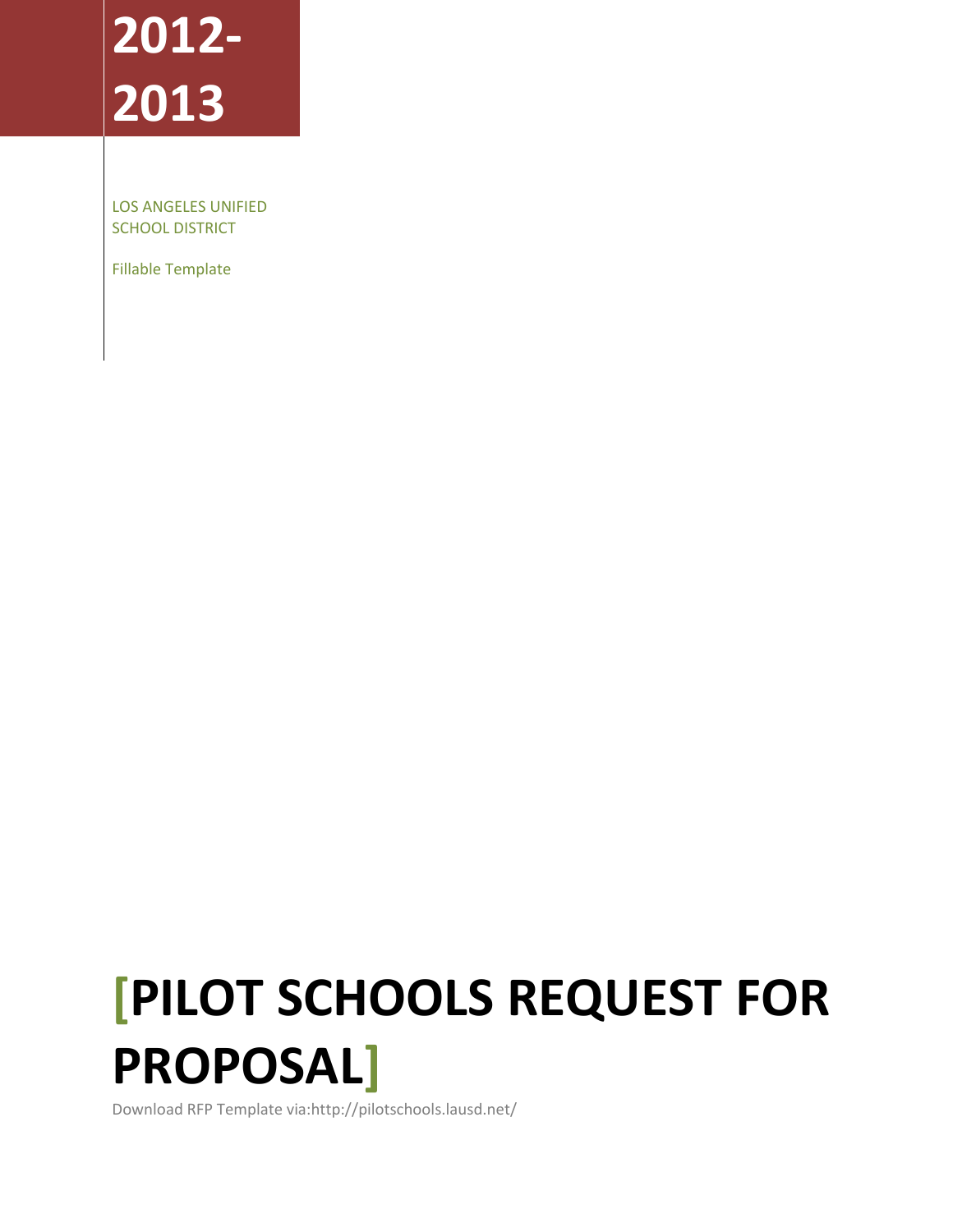# **PILOT SCHOOL PROPOSAL**

## **A. MISSION STATEMENT**

We are a unique bridge program where all students are concurrently enrolled in college and high school classes to not only obtain their high school diplomas, but to ensure a smooth transition into the community college system and beyond. Working with our community partners, we empower students through a culturally relevant and practical curriculum, delivered in a safe and challenging environment, making them college prepared, career ready and socially responsible members of society.

## **B. VISION STATEMENT (1-2 pages, includes Section A)**

The Early College Academy places a small, incredibly successful high school learning partnership on all community college campuses in the Los Angeles area. Students from all backgrounds, with myriad skill levels, excel in a personalized environment geared to maximize each student's potential. On a college campus, surrounded by mature college students, our students realize the importance of education, and why it is so crucial to their eventual success and happiness. A high school diploma is finally a given, a document everyone receives on their path to higher learning, be it a certificate in the skilled trades or an advanced degree from an Ivy League university. Our students pass on the joy of and reverence for learning to their children, creating a positive cycle of achievement and success that will continue for generations to come.

The following expands on our vision statement:

Upon graduation from our school, students will already have attained UC and CSU transferable college credits, college counseling, and career, technical, and vocational readiness. Students will also have been exposed to volunteer opportunities, internships, and mentoring programs within the professional community. They will all be fully vested in the federal and state financial aid systems and will take advantage of all private and public sources of financial aid.

We enroll three common types of students. Every student is unique, but for the most part these three students are typical of who enters our program:

• Fifth Year Students- Hector has failed as many credits as he has passed. He did not graduate with his class, but is now motivated to earn a diploma and succeed to be a role model for his new baby. This is probably his first time experiencing success in school. He has struggled chronically with truancy, tardiness, and perhaps even had brushes with the law. He has no positive role models. In his environment there is violence, lack of parental support and a history of poor decision-making. He is a product of his neighborhood, and his prior school. Changing his environment and getting on a college campus is crucial for his success. He is no longer rewarded for acting out. In his college classes, he is surrounded by eager college students who model proper academic behavior and thirst for knowledge. Through our program he is exposed to alternative post secondary education options, including trade technical certificates and/or university transfer. He now knows that he can go to school for one year to earn a certificate or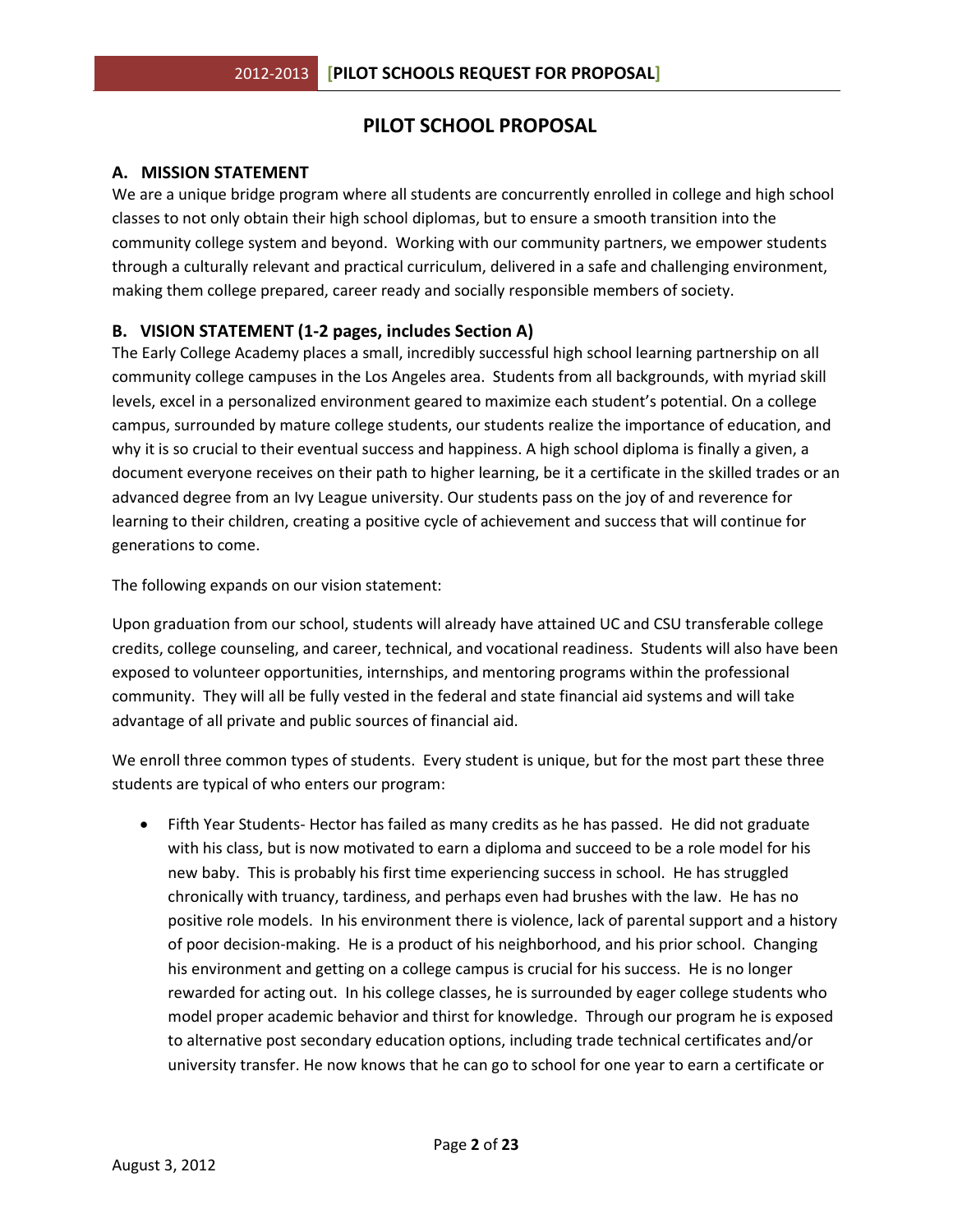continue on for two years and earn an AA degree in a field of interest, both of which lead to a successful career.

- Advanced- Patty is a resilient tenth grader and knows that education is the vehicle to social mobility. She wants to go to a 4-year university. She is self-motivated not only intrinsically, but also by the negative environment that she sees every day on the way to and from school. Her parents are interested but don't usually have the knowledge or opportunities to direct her onto the pathway to success. She is hungry for opportunities. She excels in her high school classes, and is serious about succeeding in her college courses. Patty is a hidden gem that is quiet in class and might have fallen through the cracks. She should have been identified for GATE.
- English Language Learner- Yesenia is an AB 540 student. She is in the  $12<sup>th</sup>$  grade with 250 credits yet has not reclassified nor passed the CAHSEE. She has gone through the ELD system, and so has not taken a core English class. In order to graduate she still needs to pass 6 or more core English classes. Although bright and hard working, her skills are FBB in English. She has not found the support at her previous school to master Academic English. Since enrolled in the ECA, she has taken the college placement test, which places her in the proper English class for her level, where she receives 6 hours of college level instruction in addition to her high school classes. She is also enrolled in a college CAHSEE prep class in addition to her full load of high school English classes. She also finds a lot of peer support from students with similar backgrounds. Through this intense English immersion, she finally realizes she will have the skill level to be successful. She participates in the Warner Brothers mentoring program where she is able to step outside her comfort zone and put her improved English skills into practice. Before the ECA, she didn't even think that she could graduate from high school, let alone attend nursing school. She is the first in her family to graduate from high school and to attend a university.

Students find success here that they have not found at any other school. Furthermore, students still need the guidance, support and structure of the ECA. They may even stay an extra semester or two at the community college in order to ensure success at a 4 year University. The services provided to them from the ECA do not end at graduation. For example, they have access to the computer lab, could be hired as a community representative for the school, receive counseling, and act as an inspiring role model for current students.

## **C. SCHOOL DATA PROFILE/ANALYSIS (2-3 pages)**

*1.* The ECA was established in 1994 and boasts an 85% graduation rate and a 100% college attendance rate. The ECA has historically been populated by the most unsuccessful students from Jefferson High School, a perennially under performing school. The population has been approximately 90% Latino and 10% African American. Because our focus has been mainly credit-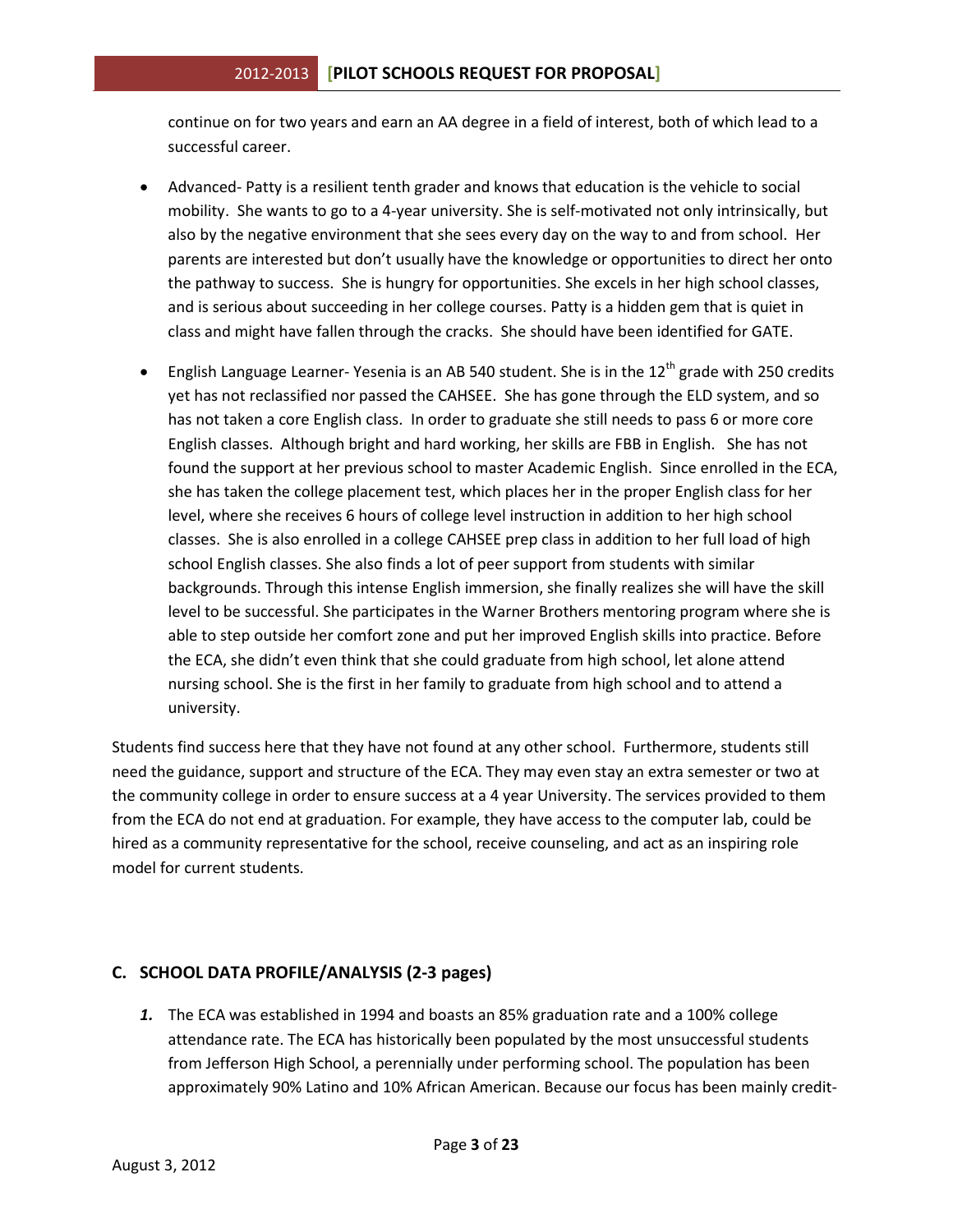recovery, most of our students have been  $11<sup>th</sup>$  and  $12<sup>th</sup>$  graders. We have usually serviced 160 students per semester, with some slight matriculation after the first semester enabling us to take 40 new students in the second semester as 40 students usually finish their graduation requirements in the fall, making for a total of 200 students served per year.

- **Areas of Strength:** The ECA is 14% of the total population of Jefferson High School, yet ECA's graduates make up one third to one half of the annual graduating class. The ECA has a high population of English Language Learners and is successful in improving the academic proficiency of these students. Because our students are on an actual college campus, students are already familiarized and can take advantage of the college going culture. This improves graduation rates. Students are exposed to a new world of higher learning, positive peer interactions, and made aware of what is available to them post graduation. Our students are involved in the community through internships, mentoring programs, job and volunteer opportunities.
- **Areas of Concern:** Improving attendance is always an uphill challenge. Dealing with student family issues is a concern as most of our students come from low SES. Issues include parents out of the country, absent parents, single parent homes, domestic violence, and drug abuse. The students' basic needs are not being met. Getting parents involved is an area of growth for our school.
- **Areas of Improvement Over Recent Years:** There has been a growth in our community partner involvement, for example ACE workshops, LA Youth Magazine, YouTHink, HBO and Warner Brothers mentoring programs, LADWP, USC Street Law, ECCLA Essay Contest, Townshend Foundation, and LATTC Fashion Department. The incoming high school GPA vs. the college GPA is drastically improved. The transient rate at Jefferson decreased from 51% to 43%, and is even lower at the Early College Academy. The students that come here stay here. There has not been one single suspension in the last five years. The ECA changes the students from a high school mentality to a college perspective, instilling a positive belief in their ability to succeed. Jefferson High School's API increased 43 points and the cohort graduation rate increased from 34% to 52%. ECA students improved from an average high school GPA of 1.6 to a college GPA of 2.54 in Cal State and UC transferable classes while they were in ECA.
- **Root Causes of Trends:** These include low socio-economic status, lack of parental understanding of school culture, high ELL student population, lack of academic language, and poor study skills. The ECA improves and expands the academic, social, and economic aspects of the student lives. Teachers expand the students' vision and outlook on their lives. The teachers care and believe in the students. Teachers continually look for ways to expand the educational options available both in and out of the classroom. The line between the classroom and the community is bridged. Students are constantly presented with pathways to success; they can reject it or join the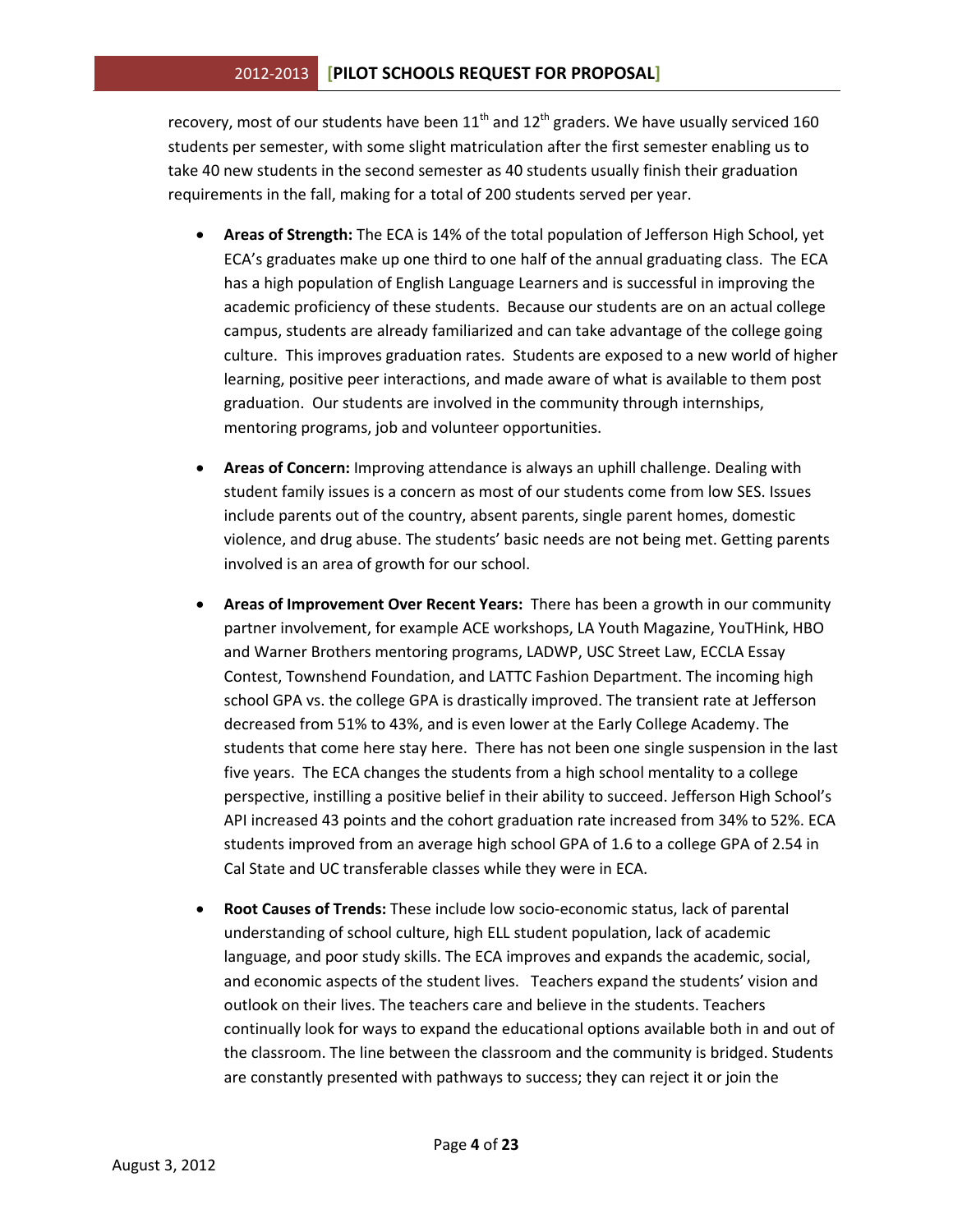program. Success is a reality. Students who once struggled in high school realize they can be successful in college.

*2.* The five issues that must be addressed for transformational efforts to be successful include: calendar and bell schedule, on-site administrator support and accountability, relationships between ECA and LACCD, parent involvement, and student accountability.

The current calendar and bell schedule is not optimized for our school. We need our calendar to align with the LACCD calendar; right now it is not. The rationale and evidence for this is found in section E2, Schedule and Calendar.

The ECA has not had a dedicated, on-site administrator to supervise, support and develop the program. The administrator will ensure academic accountability by coaching, observations, data analysis, professional development and guidance. By having our own administrator, we will be able to expand the program and serve a greater population of at-risk students throughout the LA area. The administrator will also support teachers through class observation, constructive feedback, stewarding the vision and expanding the program to other LACCD sites. The onsite administrator will facilitate relationship building within the community. In order to reach our vision of three ECA sites, relationships among the LACCD stakeholders at each location must be established and nurtured.

Relationships have been built between our SLC and LATTC; moreover, these same relationships will need to be established at the other two LACCD campuses to which we plan to expand. Every college campus has its own politics and culture. We have learned how to negotiate the politics and culture at L.A. Trade Tech. We will use the lessons learned at L.A. Trade Tech and implement them at the other campuses.

Parent involvement is lacking due to the student's ages. Many students have not had a successful school experience, and parents are unaware of how to support their child. Research shows that parent involvement is paramount for student success. The ECA is committed to increasing parent involvement through parent led advocacy. See section E8, Family and Community Engagement for further details.

Students must learn to be accountable for their future success and happiness. Many students do not have the study skills, listening skills, appropriate academic behavior, note-taking skills, independent reading skills, interpersonal skills, and life skills required to be successful in school. While students attend the ECA, we prepare them to excel in college or career of their choice by explicitly teaching these skills embedded in a culturally relevant curriculum.

## **D. RATIONALE FOR CHOOSING PILOT SCHOOL MODEL (1-2 pages)**

ECA is an off-site SLC of Jefferson High School, a large, comprehensive high school that inhibits the progress and growth of the ECA. The issues of a large high school dominate and subvert the intricate and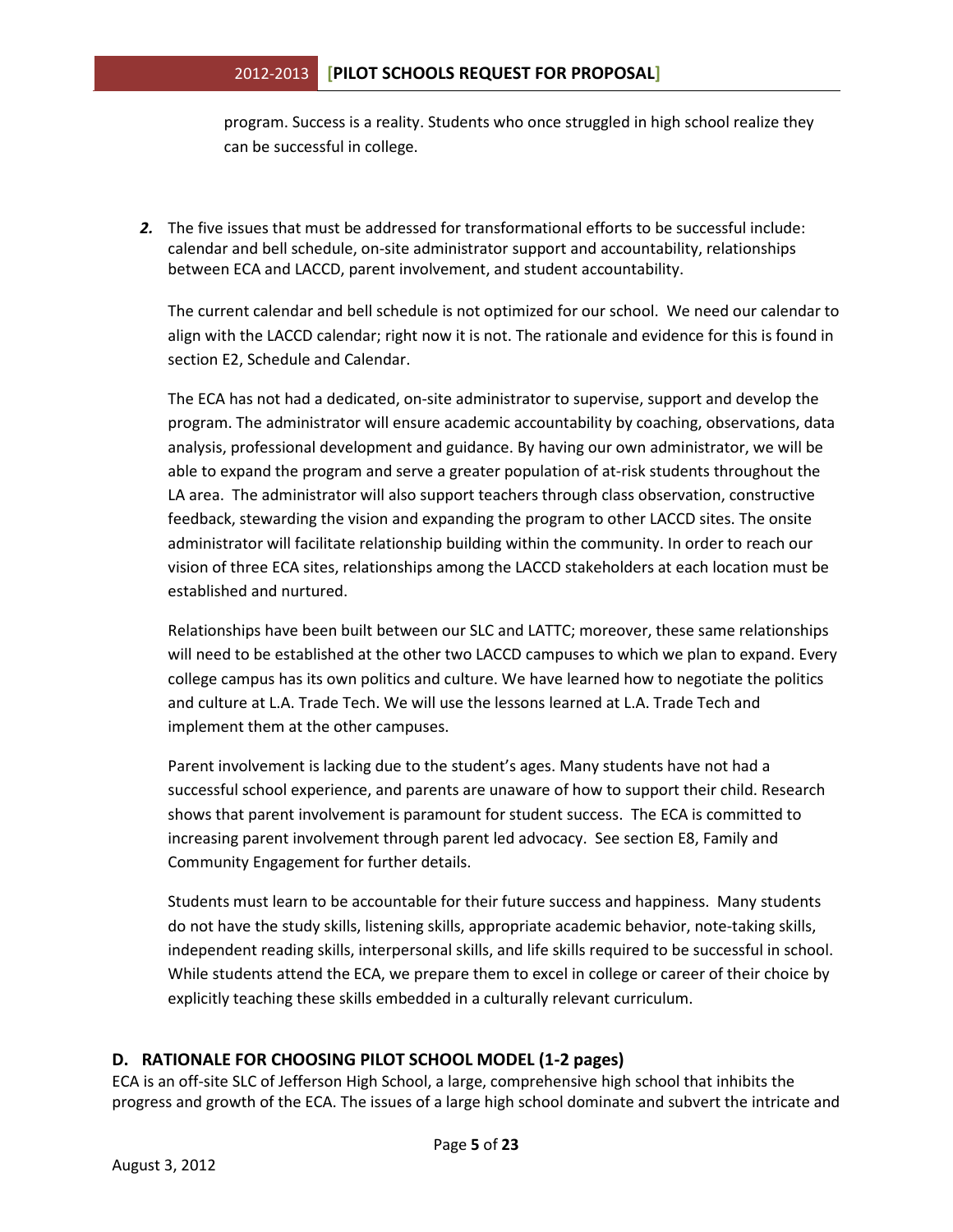specific needs of our small school. As it stands, the ECA serves mostly as a credit recovery program for at risk students; however, our vision is to serve the entire spectrum of students from at risk to high achieving students.

Being tethered to Jefferson HS forces the ECA to use a bell schedule that is not optimized for our small school. As a pilot school, we will be able to dictate the school calendar so it aligns with the college schedule. This flexibility allows students to take full advantage of the benefits at the college and in the community. Students will be able to enroll in the maximum allowable college units. Presently, the schedule only allows students to take 6 units, but by aligning the calendars students will be able to take 11 college units per semester. Currently, high school students are cohorted as a large group in a single college class, but with a new calendar we can take advantage by only placing groups of about six to seven ECA students in a single college class. Also, we are limited in the number of college classes that are available to our students because of the calendar.

As a pilot school, we can admit a more diverse population of students by recruiting from feeder schools surrounding the LACCD campuses. By expanding, we extend the opportunity to more students. Many students in our SLC have known each other since a very young age, so by enrolling students of various local feeder schools, students' social and academic achievement will be cultivated.

Most of the faculty and staff of the current ECA SLC is on board with moving toward a Pilot School. We know how effective our results are. By increasing our autonomy, we know that we can improve and inspire students from the entire community surrounding LACCD campuses. The community has a vested interest because all students apply for financial aid, and most students receive the maximum reward, which is currently \$7500. The financial windfall the community will receive is a benefit both to the students, students' family and the community at large. This is a community-transforming event. Parents are interested because the ECA has an 85% graduation rate and their kids get a fresh start. In addition, parents have a chance to go back to school. Parents are able to rediscover the importance of education not only in their child's life but also in their own.

The Public School Choice (PSC) was developed and approved through Jefferson High School but not fully implemented nor realized. Because the PSC was not implemented, we learned of a different pathway to autonomy. Internal factors include a lack of support from main campus, cuts in classified and certificated staff, and the success of our students. We want to offer the opportunity to a larger number of students. Autonomy will ensure that the focus stays on the success of our students. The students of the ECA have different needs than the students of Jefferson H.S. External factors include that students will be changed from an unsuccessful environment and transferred to one that optimizes success.

## **E. PILOT SCHOOL TRANSFORMATION (10-12 pages)**

## *1. Curriculum, Instruction, and Assessment*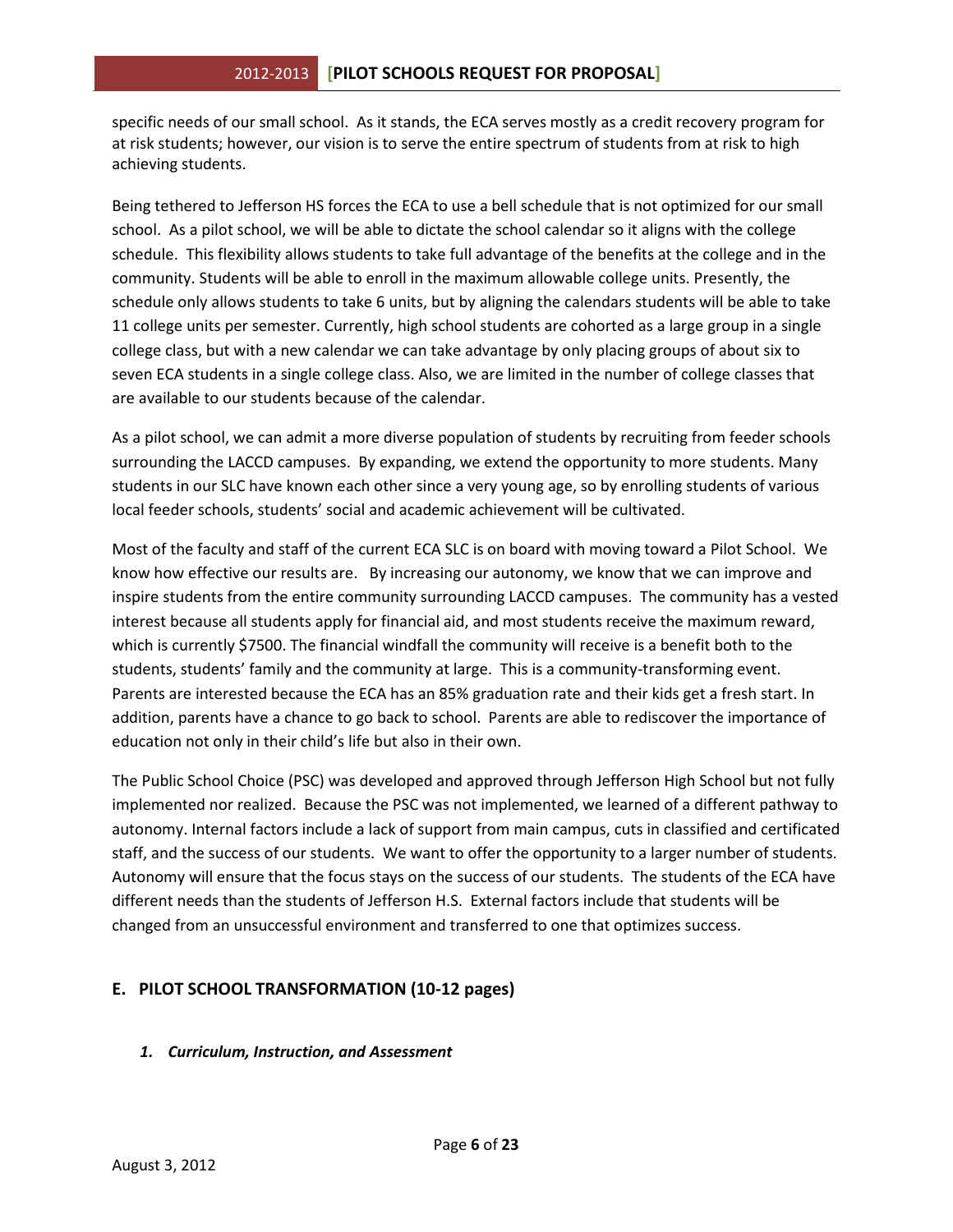We are not starting a pilot school because we want to change the curriculum. Our students are successful not because of changed curriculum, but because of a change in the environment, expectations, instructional strategies, and teacher-student relationships. The student-centered environment at the Early College Academy, in which students learn on a college campus, is more conducive to teaching and learning the district adopted curriculum.

#### *Alternative Curriculum, Programs and Resources (if applicable)*

#### *Assessment Plan*

The ECA will conform to all LAUSD policies.

#### *2. Schedule and Calendar*

The schedule we are proposing provides an opportunity for students to attend school for 90 minutes more per day without the need to extend the day for teachers. The students will also be able to maximize the number of college units they take, which also allows them to accumulate dramatically more high school credits.

The Early College Academy will start its school year in mid-August with the first semester ending in December and the second semester starting in early January and ending early June. We will start one week before the college begins its fall schedule. This means we would start one week after the current Early Start calendar. We would make up this week in early January, as we would start our second semester a week earlier than the Early Start calendar. This will allow our students to take full advantage of the college 5-week winter session classes, and shorten the winter break from three to two weeks, allowing for better cognitive retention for our students. We try to adapt our calendar to mirror the LATTC academic calendar, so that there are no conflicts between the high school and college schedules. For example, this year, the LACCD and LAUSD spring breaks do not align. This requires ISIS, payroll, transportation and food services, along with parents and families, to be notified and have their schedules and routines disrupted in order to accommodate the discrepancy. If we have our own calendar approved every year, there is no time wasted trying to make it fit into the Jefferson schedule. Our calendar will allow enough time for our English Learners to prepare for the CELDT test in October and cleanly finishes the fall semester before the winter break. Also, our calendar will be aligned so as to allow students to enroll in the two summer sessions at LATTC, helping to speed up credit recovery and add to the students' college unit total. So in effect, our students can, and will be encouraged to attend school year round.

The ECA currently operates on a 4 X 4 bell schedule of 90 minutes per class, 4 classes per day, 4 quarters per year. Jefferson's 90 minute blocks do not coincide with the college's 90 minute blocks, which forces us to split second period into two sections in order to allow students to attend their college classes. Our pilot school would change to a 5 X 10 semester bell schedule,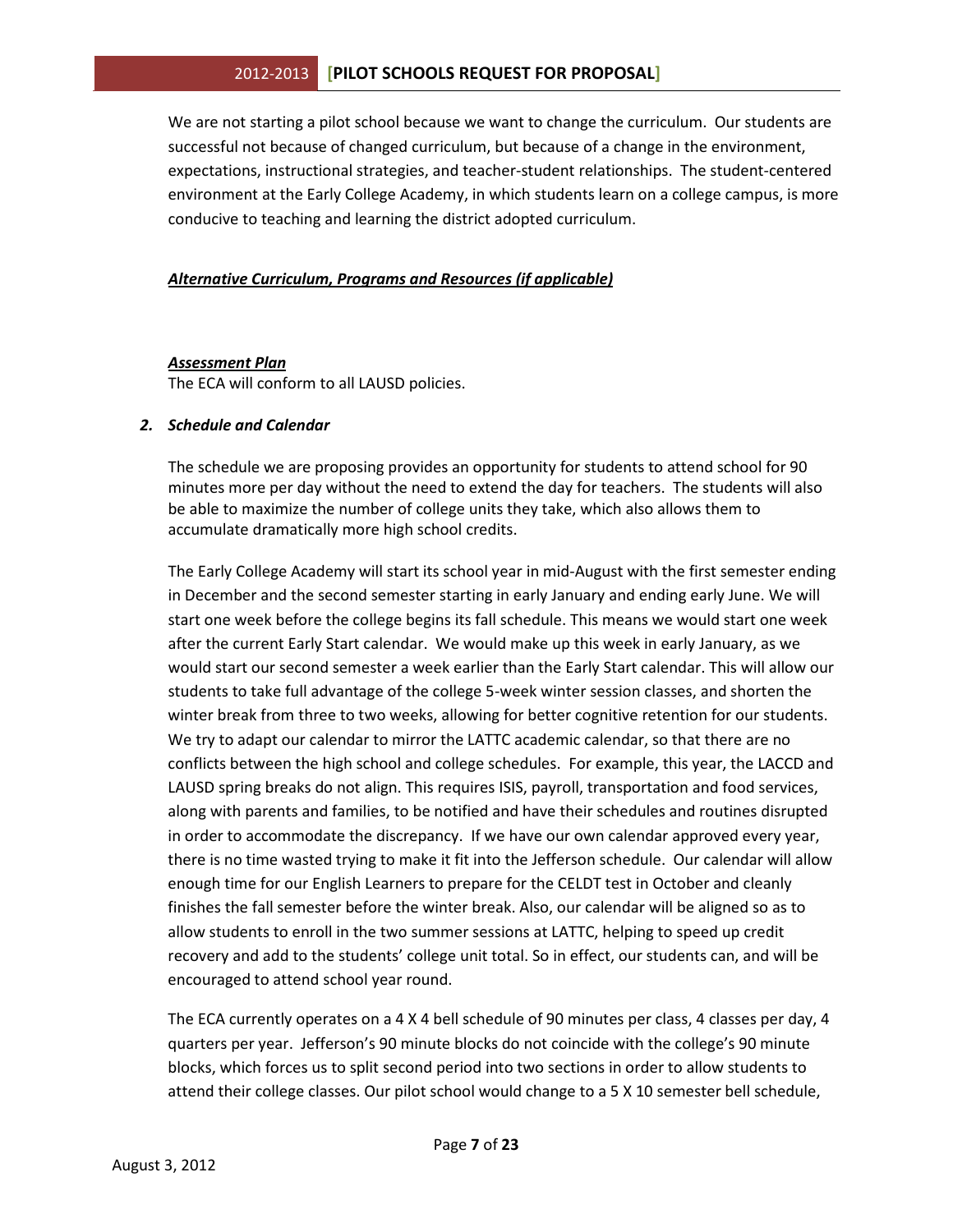with periods 1 thru 5 Monday and Wednesday and 6 thru 10 Tuesdays and Thursday. Friday's alternate between periods 1 thru 5 and 6 thru 10 to balance instructional minutes.

For our Pilot school, the ECA proposes to exactly mirror the college class blocks, which are as follows:

| Period 1/6  | $7:00 - 8:30$                    |
|-------------|----------------------------------|
| Period 2/7  | $8:35 - 10:05$                   |
| Period 3/8  | $10:10 - 11:40$                  |
| Period 4/9  | 11:45-1:15                       |
| Lunch       | $1:15 - 1:45$                    |
| Period 5/10 | $1:50 - 3:20$ (high school only) |

Since this schedule includes five academic periods instead of four, the schedules of the high school teachers will be staggered with two starting at 7:00, and three starting at 8:35. This schedule allows students to enroll in college classes throughout the school day, without creating conflicts with the high school classes. It also allows for a longer school day, enabling students to gain and/or recover credits faster, and graduate earlier, while accruing the maximum amount of UC and CSU transferable units. Students will only be legally required to attend school for 4 of the five periods daily, but would have the option to attend an extra class each day. The Master schedule will be constructed so as to allow students to attend the necessary core high school classes while supplementing many of the elective requirements with college classes. The 10:10 to 11:35 block will be reserved for college classes for all students, as it is currently, for staff to have common planning time daily.

Since most college classes are only offered Monday through Thursday, Fridays will be our PD day. We will shorten each class period, and shift the third period, when all students normally have college classes, to the end of the day. We will have professional development at the end of the day on Fridays, while students attend specially designed non-credit college classes. These will include CAHSEE prep classes for those who still need to pass the CAHSEE, and Life Skills and College Prep classes for students who have passed both sections of the CAHSEE. Internships and work experience will be available to some students who have completed all their high school graduation requirements and maximized their allowable college units.

Teacher schedules will adhere to the current contractual guidelines, and students will be able to maximize the number of instructional minutes based on their individual needs and goals. The resulting extended school day allows for more student flexibility. Early risers can start at 7:00, while students who need more time in the mornings can begin at 8:35. Some students may want to attend the entire day. Since many of the college athletic facilities are not being used in the afternoon hours between 3:30 and 6:00 pm, we plan to have a rich after school program for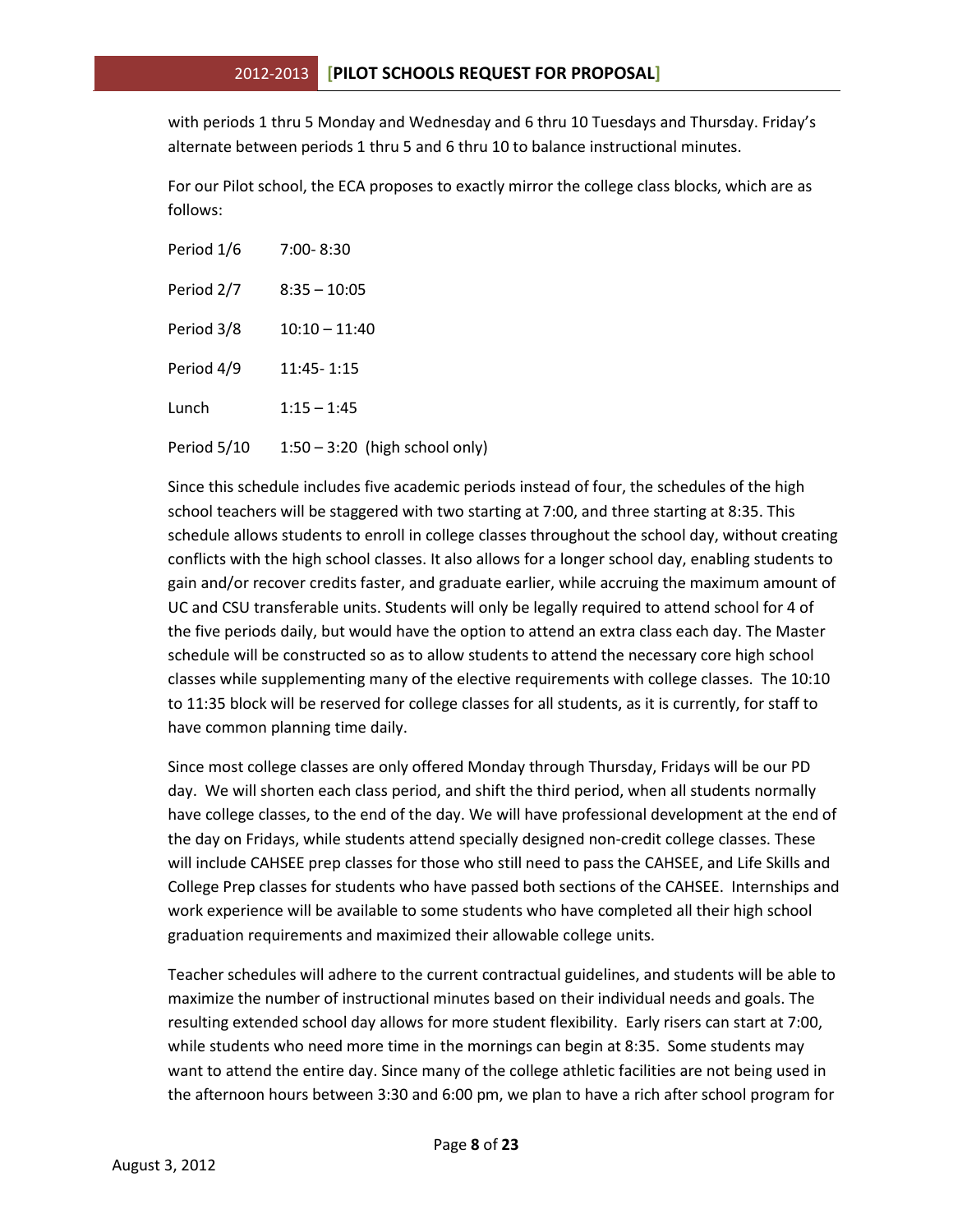students who wish to participate in athletic and/or academic extra curricular activities. These will be supervised by the site administrator and staff supplemented through grants and partnerships, such as Kids In Sports.

Because lunch will be so late in the day, we plan to make a quick breakfast available to students, at 7:00 am and 8:30 am, depending on each student's starting schedule. We will have a student lounge area, complete with refrigerator and microwave, for quick snacks in between periods. Most college classes do not hold the students for the full 90 minutes. We have systems in place to supervise students during these times, and this will provide time for students to grab a quick snack before their next class.

## *3. Staffing*

One of the problems of being tethered to Jefferson HS is the lack of communication among the adults. Because of our small size, the adults are constantly communicating regarding student success as well as day-to-day operations. Currently the administration is off site and rarely visits our campus. By going pilot, the administrator will be on site all day able to observe classes, review and analyze data, ensure that best practices are being implemented, and ensure compliance with district policy in all areas, particularly concerning ELL and Special Education learners.

The leadership structure for year one includes the principal, 0.5 counselor, 4.5 teachers, a community representative, and an administrative assistant. Because we are physically located on a community college campus, the college already provides many services. These positions include, but are not limited to: librarian, technology technician, custodian, nurse, and L.A. County Sheriffs. Our year one plan is to have 4 teachers (1 English, 1 Social Studies, 1 Math, and 1 Science). The plan moving forward in subsequent years is to open new sites with the same model. The new sites will have an on-site assistant principal answering to the principal who will now be overseeing multiple sites. As part of our plan to go autonomous, four teachers have earned a Tier 1 Administrative Credential.

The proposed staffing structure is necessary because up to now we have not had an administrator on site with the decision-making authority to ensure efficiency and compliance. The proposed staff knows how to work with the college faculty and staff, in particular the dean in charge of our program. Our staffing plan fulfills our mission. The onsite administrator and proposed faculty is the minimum required to achieve our mission of expanding our program to other community colleges after year one. The efficient use of human resources ensures our day-to-day communication within the intricate college structure. The small size of the staff combined with our access to all of the community college resources ensures high academic achievement, personalized instruction, and a smooth and successful matriculation for our students after they graduate from high school.

Our culture of collegiality and student centered philosophy is validated because we are able to watch the students succeed at the next level. A huge benefit of being on the community college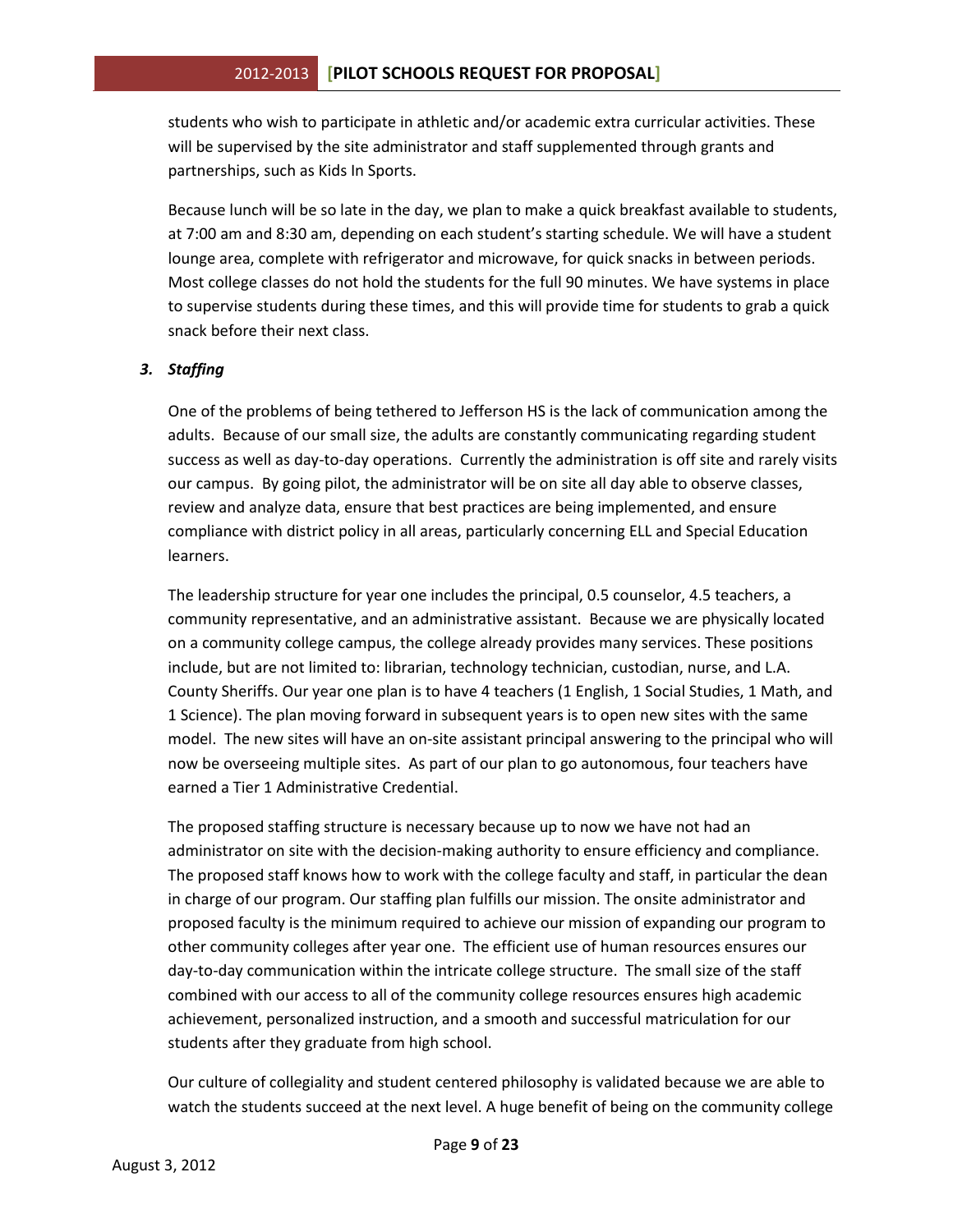campus is that we get to see our students after they graduate. The emotional payback is highly rewarding to the staff.

One of the challenges of working at the community college is we have to constantly adapt to changes in the structure of the college. We keep up with these changes through common planning time and open communication with the college and each other.

All faculty are involved in the decision making process including the hiring of new staff as we expand. We also have an advisory board and governing school council. Everyone will have a voice. All staff emphasize that what is best for students, is what is best for the staff.

In the future, the ECA will have a hiring committee composed of two teachers, two parents, two students and the administrator. This committee will be responsible for interviewing and making final decisions on whom they will accept for both certificated and classified positions.

## *4. Professional Development*

Since its inception, the ECA has been a collaborative program that evolves according to student needs. This pupil-centered focus eliminates the petty bickering and dysfunction prevalent on many large campuses. Since we also need to collaborate often with the staff at LATTC, the collegial spirit is constantly reinforced. For many years, the teachers of ECA have had a consistent and common planning time, which is used to strategize best practices and discuss the needs of individual students. All staff subscribes to the theory that if everyone works hard and does their job, everyone's job becomes much easier. The ECA has fostered collective trust by maintaining open and honest communication, and expecting a professional demeanor from all staff members. Another aspect of the ECA that contributes to a positive professional culture is the tremendous student success we are able to witness. Many of our students continue at LATTC after they graduate, so the staff is able to witness the fruits of their professional collaboration. And since we are such a small staff, and have been physically isolated from the main campus of Jefferson High School, we are accustomed to taking leadership roles in order to solve problems or develop new initiatives. New staff members are acculturated, yet encouraged to view policies with their fresh eyes and offer suggestions on what can be improved.

Our model differs from Jefferson's current PD practices in that ECA's PD model is focused, coherent, and student driven. Our model aims to improve a teacher's pedagogical practices to ultimately improve student achievement. Three members of the design team are recent graduates of Cal State Dominguez Hills Urban School Leadership (USL) Administrative program. Through this program our understanding of effective learning strategies and research regarding school achievement has been reinforced and expanded. To this end, our plan is to incorporate effective, researched-based strategies such as Explicit Direct Instruction (EDI), Reciprocal Teaching, SDAIE, Levels of Questioning, WICOR, Interactive Notebooks, Thinking Maps, 21<sup>st</sup> Century Skills and technology in the classroom.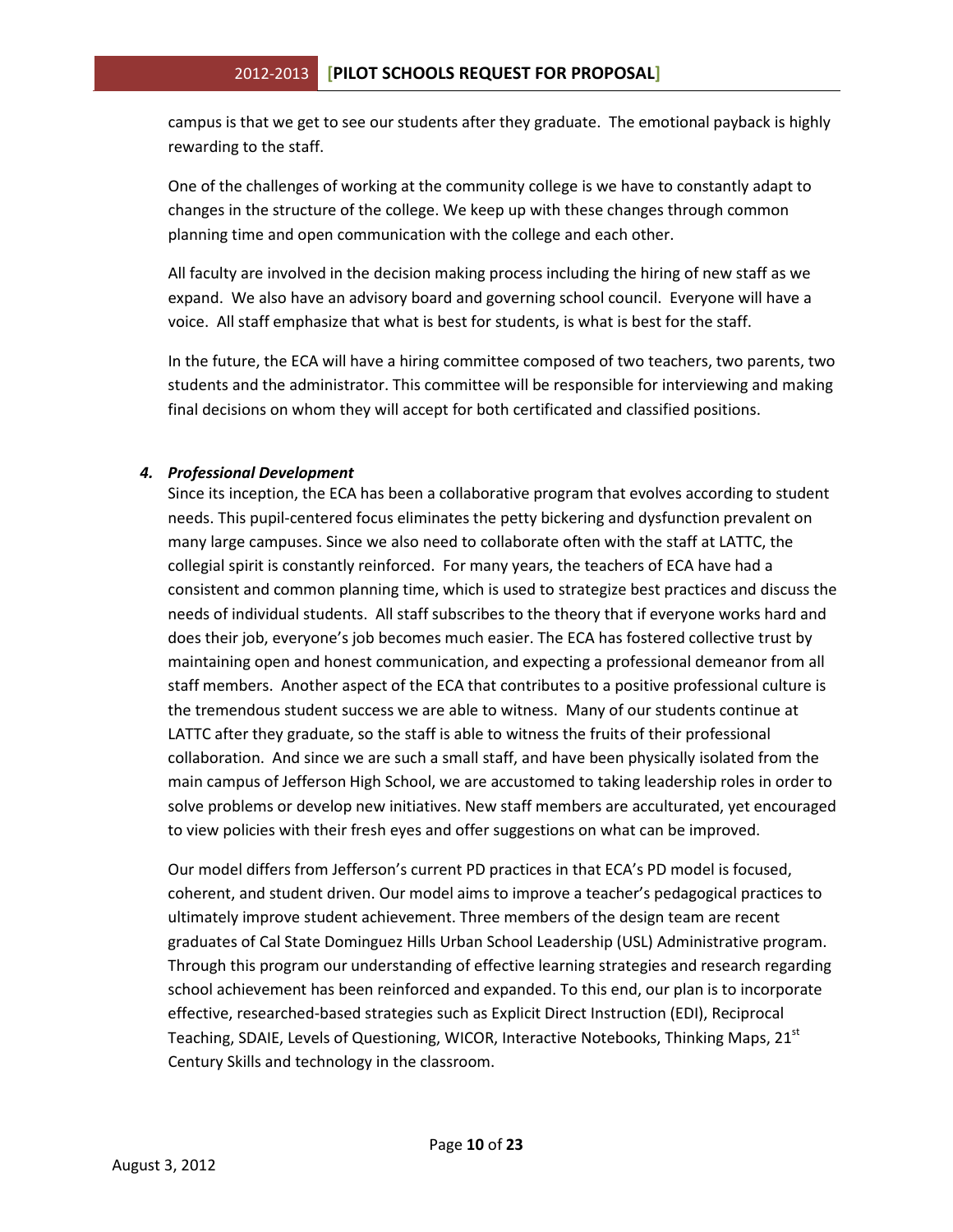We service a consistently underperforming population of students who require the most effective teaching and learning strategies to scaffold their learning and prepare them for college and career readiness. Therefore, our PD plan will incorporate a cycle of inquiry in 4-week modules. Over this time period, the expectation is to learn, apply, and reflect on student achievement using a particular strategy. As a group (content and whole group), we will assist each other in the development of a lesson plan incorporating the learning strategy. Each teacher will have in his or her possession a concrete lesson plan integrated with the learning strategy ready to be delivered, not just a concept of the strategy. Each teacher will be responsible for gathering and reflecting on the data. On the fourth week, the whole group will reflect on the learning strategy and determine its effectiveness. Once again, our PD is student focused and driven. If a strategy is deemed ineffective by quantitative and qualitative data, the particular strategy will be removed from the cycle. Qualitative assessments include teacher perceptions, self-evaluation, professional conversations, teacher interpretation of student work, classroom participation, intellectual curiosity, passion for learning, and discipline issues. Quantitative assessments include staff attendance at PDs, student attendance in the classroom, graduation rates, CAHSEE passing rates, CSTs, Periodic Assessments, summative classroom assessments, grades and attendance in college courses.

Classified personnel will be included in all professional development meetings to learn and support classroom learning. Input from support staff, such as RSP aides and counselors, is vital to fully understand the needs of students. The administrator will be involved in the school's PD as well as participate in LAUSD's professional development for principals.

The role of PD is to inspire educators - to give them the knowledge and skills needed to stir their innate spirit as a means to help their students succeed. Effective delivery of instruction must be supported by professional development that is collaborative, sustainable and intensive. An inhouse "expert" will provide modeling and coaching. According to Blankstein (2010), "discovering who within your school succeeds with 'low performers' opens up great possibilities for others to do the same" (p. 118). The Early College Academy is committed to providing professional development on differentiated instruction that offers teachers more flexibility and considerations for learning styles, socio-cultural influences and possible learning disabilities (US Dept. of Education, 1999).

#### *5. School Culture*

Personalization strategies have always been a major factor in the success of the students in the ECA. Teachers are instructed in the use of MyData, and discuss the data with each student during the weekly Advisory period. The students we normally enroll have transcripts that are a puzzle that must be solved in order for them to graduate. For example, some have passed World History A, but failed World History B, and some seniors still need to pass English 9. All of the staff is aware what each student needs to graduate. Our goal is to get students to finish high school but also find a passion for their post secondary ambitions. We have regular visits to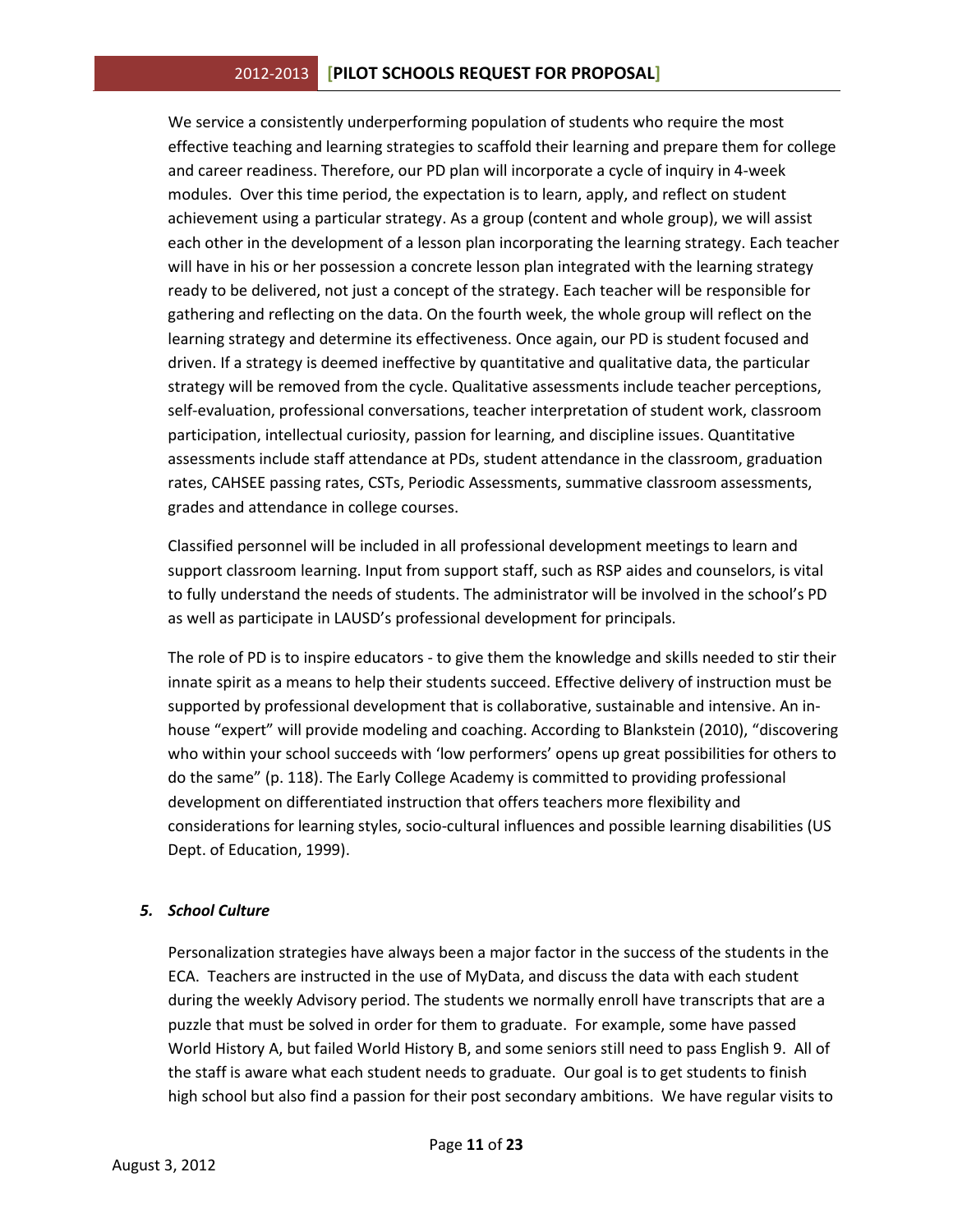the many Trade Tech departments, and professors and department chairs visit our classrooms to recruit students. These can include career and technical programs or academic programs that lead to transfer to four-year universities. Students get a first-hand view of what college has to offer, and a better understanding of why they need to have 21<sup>st</sup> century skills in order to be successful beyond high school. The student/teacher relationships are naturally sustained because we continue to support the students after they graduate. Failure is not an option for our students or our teachers.

Since its inception, the ECA has been a collaborative program that evolves according to student needs. This pupil-centered focus eliminates the petty bickering and dysfunction prevalent on many large campuses. Since we also need to collaborate often with the staff at LATTC, the collegial spirit is constantly reinforced. We used part of PD last year to focus on the Adaptive School model, and its seven norms of collaboration. For many years, the teachers have had common planning time that is regularly used by teachers to meet and strategize best practices and discuss the needs of individual students. All staff subscribes to the theory that if everyone works hard and does their job, everyone's job becomes that much easier. Open and honest communication is encouraged, and a professional demeanor is expected of all staff.

Another hallmark of our success at the ECA is our approach to student discipline. Many of our students come from chaotic home and neighborhood situations, and we pride ourselves on providing a safe, fair and stable environment where students can focus on improving their academic skills and social behaviors. Our formula is nothing new, but it does require a lot of hard work and follow-through by all staff members. For each tardy and absence from school, the parent is contacted and the reason for the infraction is verified. For each tardy, the student is required to do a half hour of detention after school. For habitual truants, in-house suspensions are employed and another parent conference convened in order to help solve the issues relating to the poor attendance. A contract is signed and the student is given a guidance slip that must be signed by each teacher throughout the day. A clear and consistent system of consequences for inappropriate behavior is explained in the student handbook given to all students at the beginning of their tenure with the ECA.

Another aspect of the ECA that contributes to a positive professional culture is the tremendous student success we are able to witness. Many of our students continue at LATTC after they graduate, so the staff is able to witness the results of their professional collaboration. And since we are such a small staff, and have been physically isolated from the main Jefferson High School campus, we are used to taking leadership roles in order to solve problems or develop new initiatives. New staff members are encouraged to view policies with their fresh perspective and offer suggestions on what can be improved.

The ECA will continue to be sensitive to the unique culture of our students, their families and the community. We have employed PBL that has encouraged students to explore and celebrate their culture. These have had components that included family and community interaction. One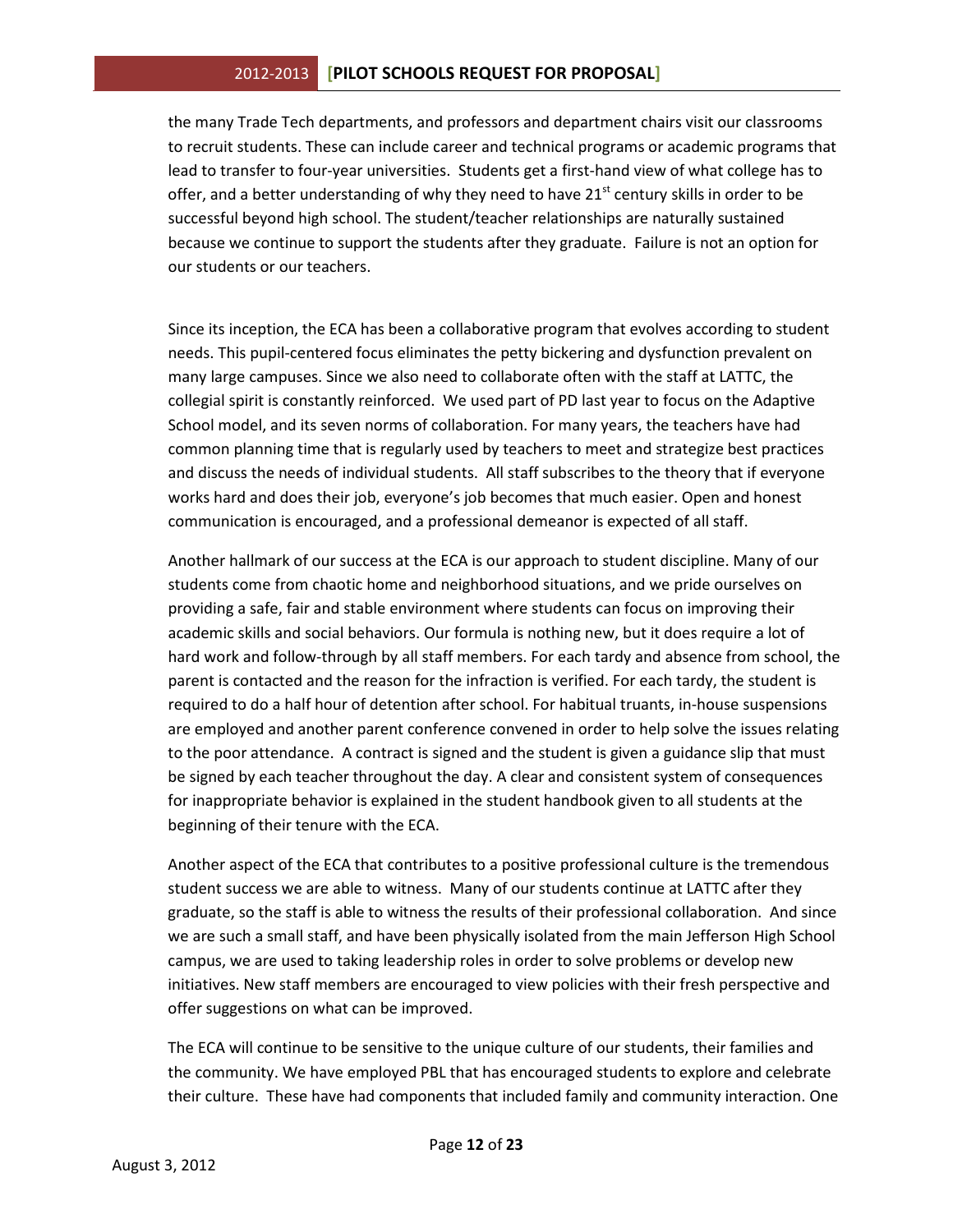PBL plan involves students reaching out to the business community, writing letters encouraging donations and offers of internships and volunteer opportunities. We will sustain our 10-year relationship with the Townsend Foundation, which provides free, culturally relevant books for the students to read while providing scholarships to encourage more independent reading. The foundation also encourages the students to explore all the obstacles they have overcome to get to college by offering essay scholarships. Over \$250,000 dollars has been distributed directly to our students through these reading and writing opportunities. By expanding to other sites, we can increase our student population to make it a self-sustaining pilot school. As we do this, we will keep in mind that each area and school site has its own culture and needs, and we will be sensitive to our need to adapt to each new environment as we expand.

Proper student behavior is constantly monitored and modeled. All the adults listen to how the students interact with each other, and bullying and put-downs are not tolerated. We have an informal battle cry of "No contacto fisico" (no physical contact), which discourages all inappropriate contact between students, including playful horsing around, public displays of affection and borderline sexual harassment. Students are transplanted from their unsuccessful high school environment, where the population is more homogenous and many students have known each other since kindergarten. At the ECA, they are exposed to a much more diverse population, often from many different areas of the city, and placed in an adult environment. Here, conflict resolution occurs on a more adult level, through compromise and an atmosphere of mutual respect. Field trips reinforce the spirit of community, with annual weekend camping trips, ACE workshops and visits to the Museum of Tolerance, among others. Civic and community participation are encouraged through internships at the LADWP, mentoring programs with HBO and Warner Brothers, and volunteer opportunities at the St. Vincent De Paul Society, California Hospital and local elementary schools, to name a few.

In terms of parent involvement, many siblings of former students have come through our program through the years. We developed relationships with these families over the years. We encourage a college going culture not only with our students but with the parents as well. Historically, getting parents involved has been difficult. We encourage the parents of students to not only get involved in their children's education, but to continue their own. Located on a Trade Technical campus, there are myriad opportunities for career advancement, ESL classes, and vocational training at Trade Tech. To get more parents involved we will start a parent council, which will represent parents and will advocate for our school. There is an interview with every parent and student before they are accepted to the program. College representatives are included in all Back-to School nights and parent conferences. Whenever students are tardy or absent, an actual staff member calls the parent to inform them.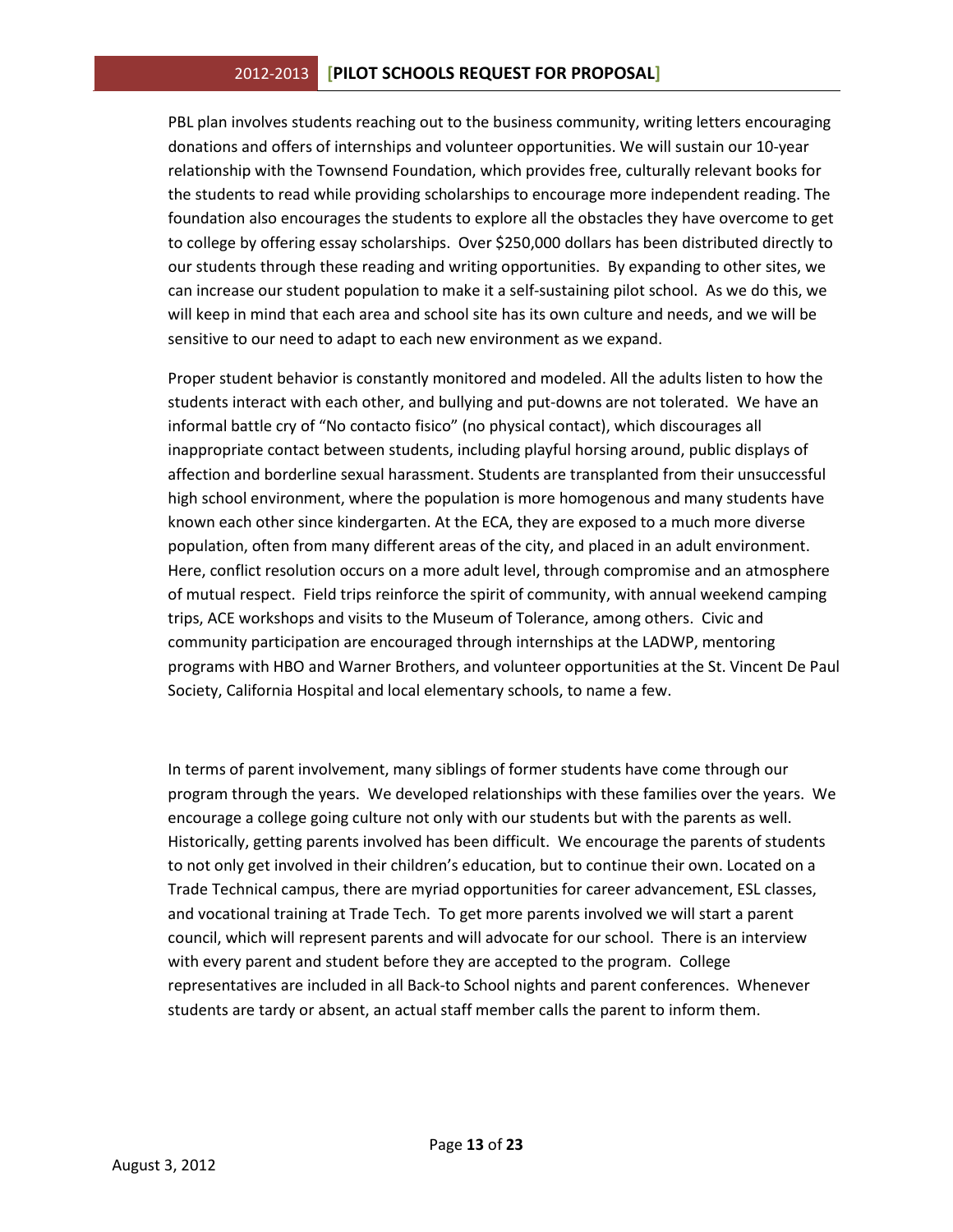We will incorporate the student's parents and/or guardians as academic advocates by encouraging once per semester meetings with the counselor to monitor their child's IGP. Struggling students are identified through common planning meetings, and parent conferences are arranged as needed. If we have trouble contacting parents via phone, we will visit their home. We will have an open door policy; welcoming parents to visit classrooms and encouraging parent participation as campus aides and monitors.

#### *School Governance*

Our Governing School Council will consist of the administrator, one teacher, one student, one parent, one LACCD representative, and one person from the ECA Advisory Board. Each member will be elected by his or her appropriate constituency. Teachers will vote for their representative, the student body will vote for their representative, the advisory board will select one member, and each college will select one staff member to represent their respective campus. Decisions will be conducted through dialogue and voting with simple majority to adopt policy. The proposed structure is necessary so that all stakeholders have a voice in the governance of the school.

## *Budget*

Specific priority areas we will direct funds to include: staffing, student transportation (TAP cards), college textbooks, and technology such as tablets, laptops, and eReaders. This will differ from traditional school spending structures in that most other schools live in the neighborhood and can walk to school. Also, high school textbooks are provided for students in traditional schools. Our school requires extra funding for college textbooks that are not provided. In terms of food services, our goal is to redirect funds to the LATTC Culinary Arts Department to provide food services to ECA students. Since we are part of the District, we will continue to use the food services provided by the District. We have been providing nutritional services through the cafeteria at the adjacent Orthopedic Magnet School. There is a possibility that in the future we can arrange to have the students fed through a partnership with the LATTC Culinary Arts Department, which runs a cafeteria on campus during the day.

However being on the college campus, many services that other schools need to direct funds to are already being provided by the college. For example, students have access to the college Health Center, college psychiatric services, college counselors, campus security, college library, financial aid services, tutoring and Career Center.

Plans for additional fundraising include, continuing book donations and reading and writing scholarships from the Townsend Foundation, the Monte Meerow Sperling Foundation, student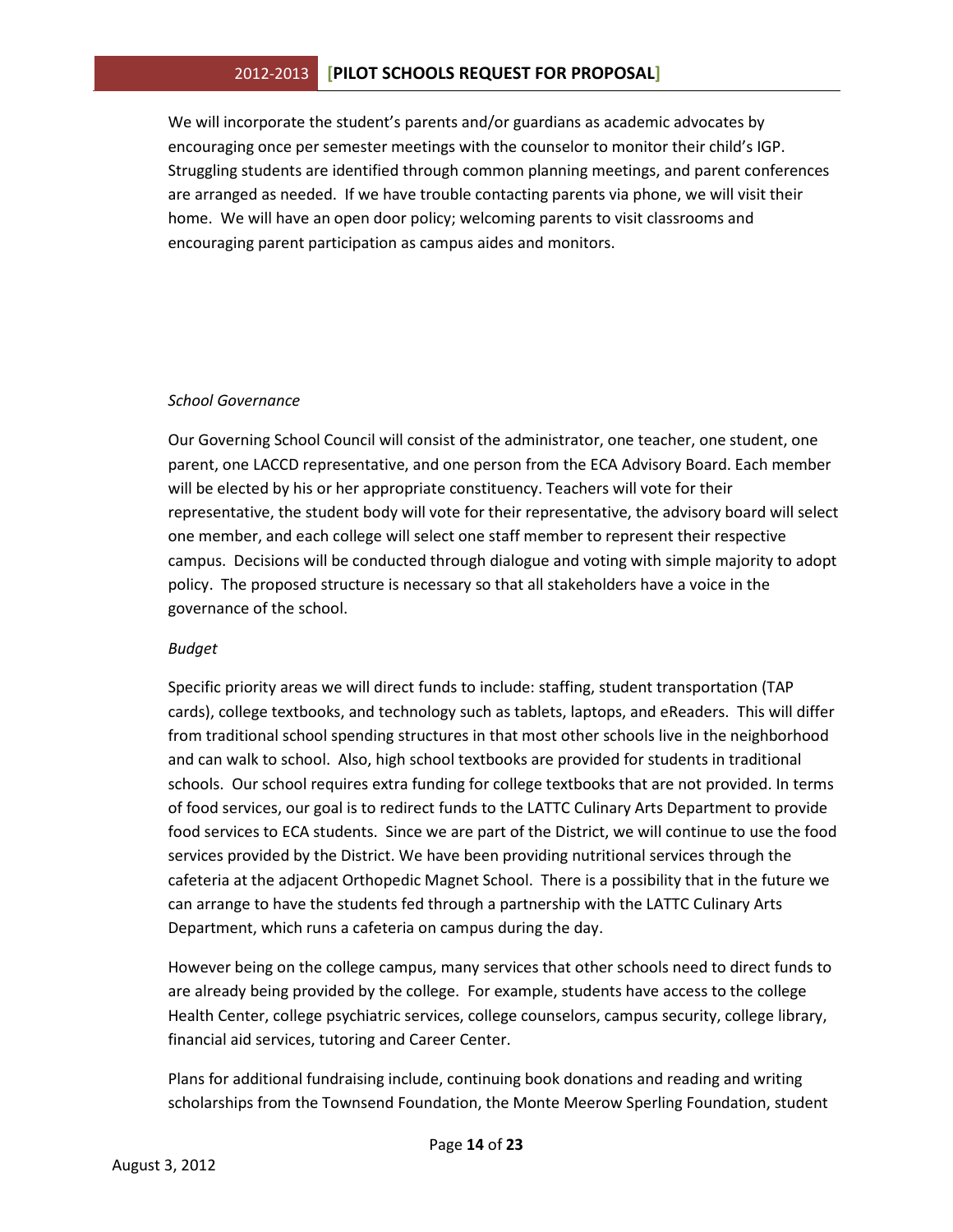letter writing campaigns, and staff plans to attend grant writing courses. We are continually looking for ways to expand our fundraising opportunities. To that end, through the Sperling Foundation the community can directly contribute to the ECA. We have received over 250 thousand dollars in product and or cash donations through student letters to both local and national business organizations.

### *Family and Community Engagement*

The ECA strongly believes parents and the community are vital advocates for the education of America's youth. This partnership is even more critical in minority, low SES communities in which the ECA serves. Barriers that hinder participation and meaningful engagement form parents and the community include language, immigration status, lack of knowledge of the school system, frustration not only with their children but also with the lack of school effectiveness, time constraints due to jobs and family responsibilities, and transportation. We also recognize each student and family is unique and therefore other obstacles may exist.

Strategies to overcome these barriers include: welcoming the parents to the college community not only as parents but also as potential students, informing them about the enormous impact financial aid can add to their families well-being, Back-to-School events that include representatives from the college vocational departments, continuing education and ESL department. We plan to improve teacher parent relationships by celebrating success. This will be achieved by inviting parents to school awards ceremonies, attendance assemblies, weekend community building activities, and more social gatherings. Our students have experienced limited success in school prior to attending the ECA. College attendance was not something most students or parents expected, and so the ECA will reinforce the college going culture by modeling successful habits and including the parents in all college related events, including job affairs, transfer fairs, financial aid workshops, orientations, and college visits. By including parents in these activities, we will ensure parents know their role in student achievement.

An additional strategy the ECA will employ is the creation of a parent leadership council. The group will meet once a month and consist of a teacher, counselor, and active parents. One of the foci of the council is to increase parent involvement – using parents to gain parents. During our Back-to-School nights, parent volunteers will meet with less involved parents to have meaningful one-on-one conversations. The conversation will focus around sharing the importance of being an active parent in their child's education, steps to take, and an invitation to the following parent leadership meeting. We aim to empower parents, correct misconceptions, and foster a sense of belonging to the school by creating the ECA Parent Leadership Council.

To build stronger community relations, we will encourage more volunteerism in our students by partnering with local community organizations. Part of the on-site administrator's duties will be the creation of volunteer opportunities. ECA students will attend college events, such as job and college fairs to network and learn of opportunities available after graduation.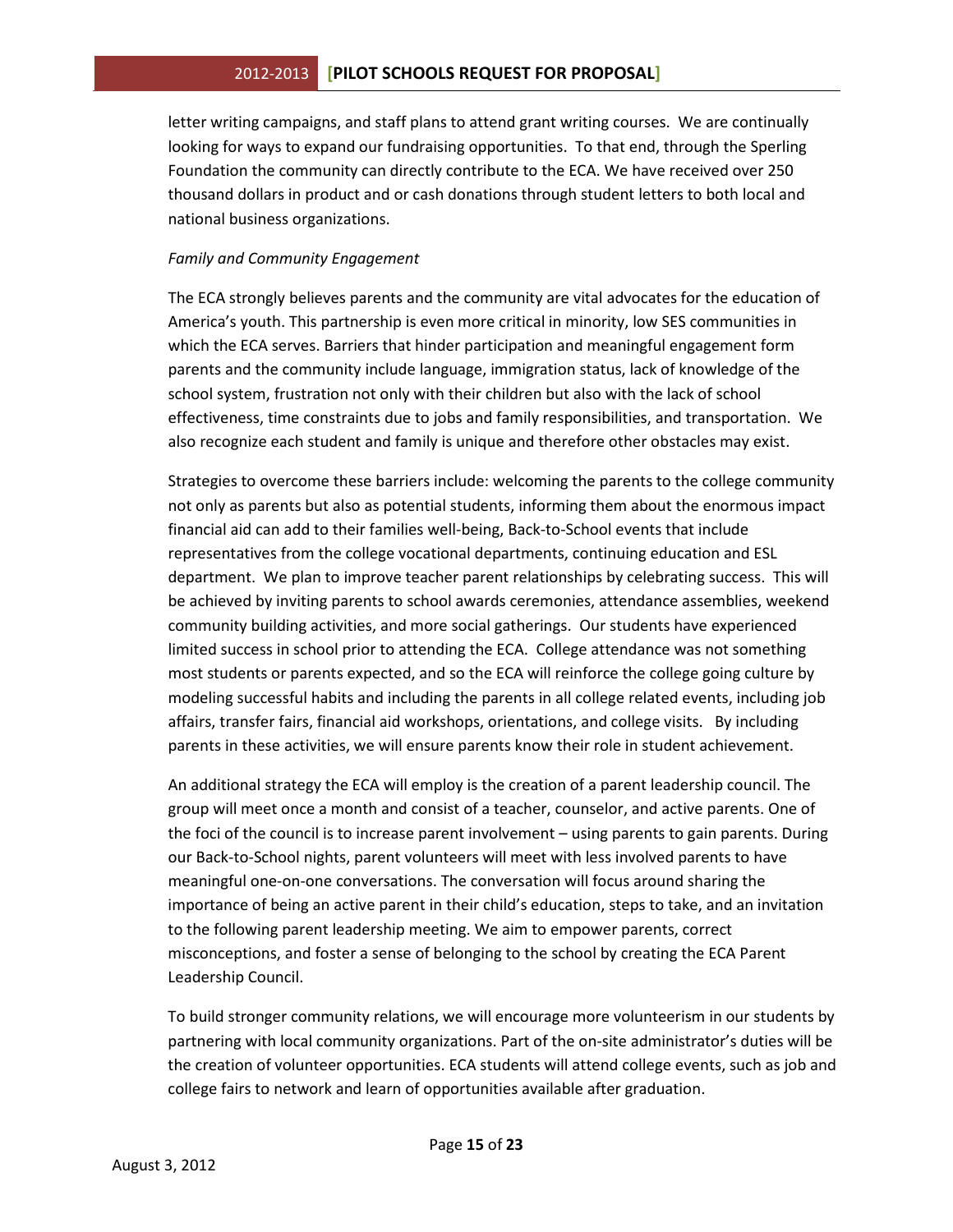We will measure our progress by observing increased parent attendance at events and volunteer opportunities available to our students. Furthermore, student GPA, appreciation for school and learning, student attendance, volunteerism, and college transfer rates is evidence family and community engagement is having a constructive impact on students. We at the ECA believe there is a strong positive correlation between parent/community involvement and student achievement.

## **F. SCHOOL PLANNING TEAM (2-3 pages)**

#### *1. Who are the members of your planning team?*

The members of the design team include Michael Dean who has been a faculty member since the inception of the program in 1994, Benjamin Bergstrom, Gerardo Abrica, Sarah Phillips, Ana Parra, and Sergio Comparan. We have been colleagues concerned with student achievement for many years together. We were frustrated with the lack of autonomy, which limited our ability to improve and realize the true potential of our school and students.

As the current acting Coordinator and teacher, Michael Dean has acted as BTSA mentor to three of the design team members. His natural leadership ability and desire to improve our school, makes him a natural choice as design team leader. We are on the same page and want to move forward to make this opportunity available to more students. We have been in a unique situation being offsite, however connected to a habitually underperforming Level 5 Program improvement school.

#### Michael Dean

Michael Dean, a native of Rochester, NY with a BA in English/Communications from St. John Fisher College, came to Los Angeles seeking a career in comedy. He spent several years performing stand up comedy at the Laugh Factory, Improv and Comedy Store clubs, writing for Laugh Factory magazine and selling jokes to Rodney Dangerfield and Joan Rivers, among others. His career in education began in 1994 after a successful stint in the car rental industry. He has worked for the past 18 years at Jefferson High School, exclusively at the Early College Program at LA Trade Tech. He has also taught adult ESL classes at Manual Arts High School, and one summer at Loyola Marymount University.

Mr. Dean is an award winning English teacher, named one of LA's Most Inspiring Teachers in 1997, ECCLA Teacher of the Year in 2001, as well as Time Magazine's Person of the Year in 2006. He has an MA in Educational Administration from CSUDH, and holds a Tier I Administrative Credential as well as an English Language Arts Clear Single Subject Credential.

Mr. Dean's leadership roles have included membership on the Jefferson PSC Leadership Team and WASC Leadership Teams, as well as the Instructional Council. He has been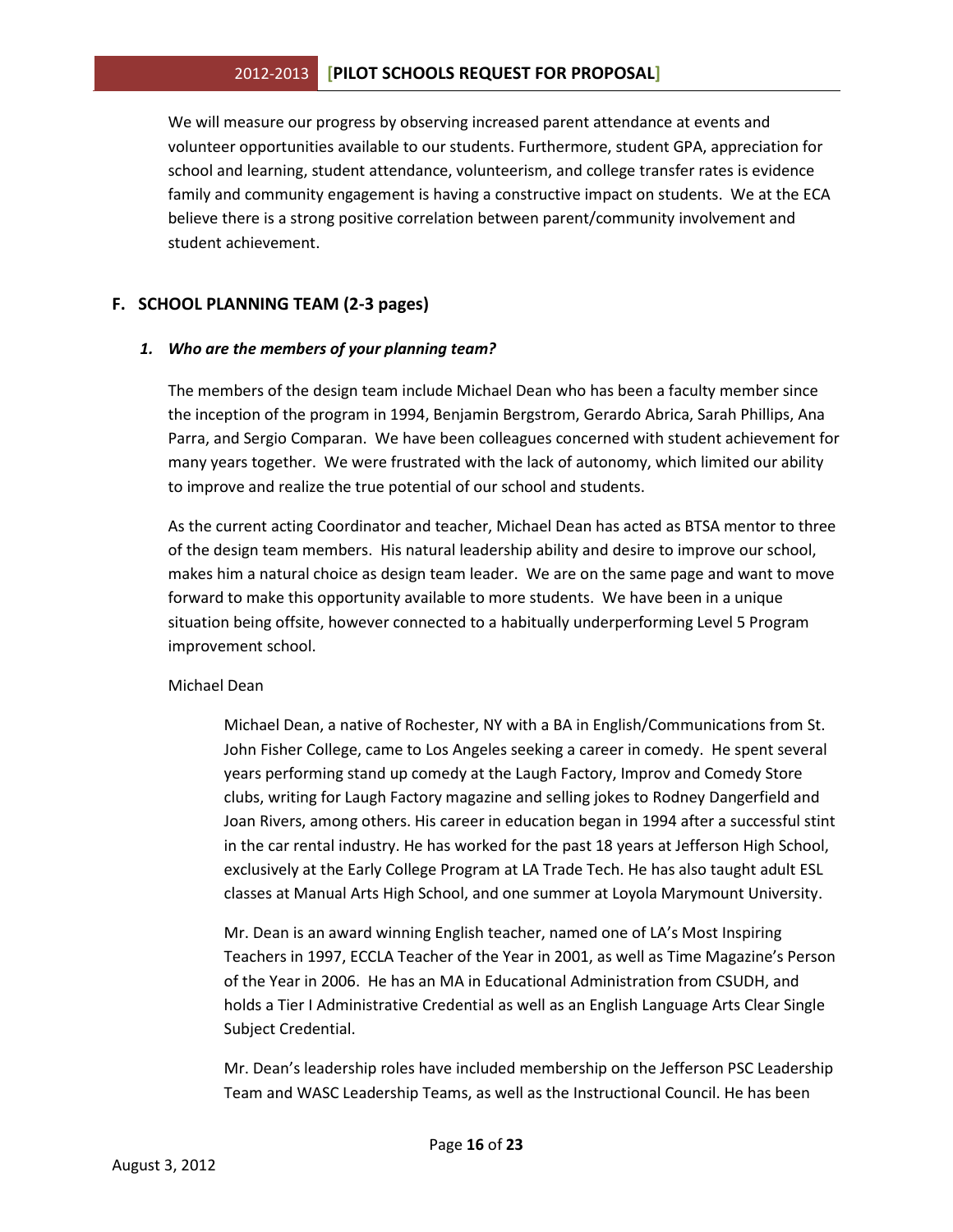Lead Teacher/Coordinator/Designee at the ECA for the last six years. He is president of the Monte Meerow Sperling Foundation, which supports the ECA, and represents the LAUSD on the board of the ECCLA. He has been a BTSA Support Provider for three members of the ECA design team.

Mr. Dean has a history of starting very successful organizations from scratch. He was founding president of the Greater West Hollywood Food Coalition, which just celebrated its 25<sup>th</sup> anniversary of feeding the homeless and hungry every day since 1987. He was founder and general partner of DNA Rent a Car, which provided undercover vehicles to the LAPD. He founded the Jefferson HS Travel Club, which has taken students on six different trips to Europe and the east coast. He was producer of Stand Up and Deliver, a student comedy contest that identified the funniest student in the LAUSD. He has developed and nurtured relationships with businesses and foundations that have donated over \$500,000. He has the knowledge and work ethic to successfully steward the implementation and operation of the Early College Academy.

#### Benjamin Bergstrom

Benjamin Bergstrom has been teaching at the Early College Program at LA Trade Tech for 7 years. He graduated with his Masters in Education and teaching credential from UCLA in 2005. In addition he graduated from the Urban School Leaders Program at California State Dominguez Hills with a Tier 1 Administrative Credential in 2012. Mr. Bergstrom is a member of the Instructional Council and Parliamentarian for the School Site Council.

During Benjamin's involvement in the USL credential program, he completed a highly successful project entitled "CAHSEE Reading Challenge" which addressed the need for all students to pass the CA High School Exit Exam. Through this program, Benjamin led and motivated a team of teachers to increase student reading and academic achievement. This project led to increased CAHSEE passing rates and increased graduation rates. The faculty recognized Benjamin for his leadership abilities, communication and technology skills. For his project, Benjamin researched a need in his school, developed a collaborative vision, designed a strategy to effect change, implemented the change, and evaluated the student growth. His decisions were data driven, evidenced by teacher and student surveys, CAHSEE and CST scores, and graduation rates.

As an individual, Mr. Bergstrom shows a strong commitment to education and his students. He routinely visits students' homes and neighborhoods. Whether he is having dinner with a student's family, or offering college advice, he is able to connect with them on a very personal and relatable level. Every one of his students knows that he cares about them.

#### Gerardo Abrica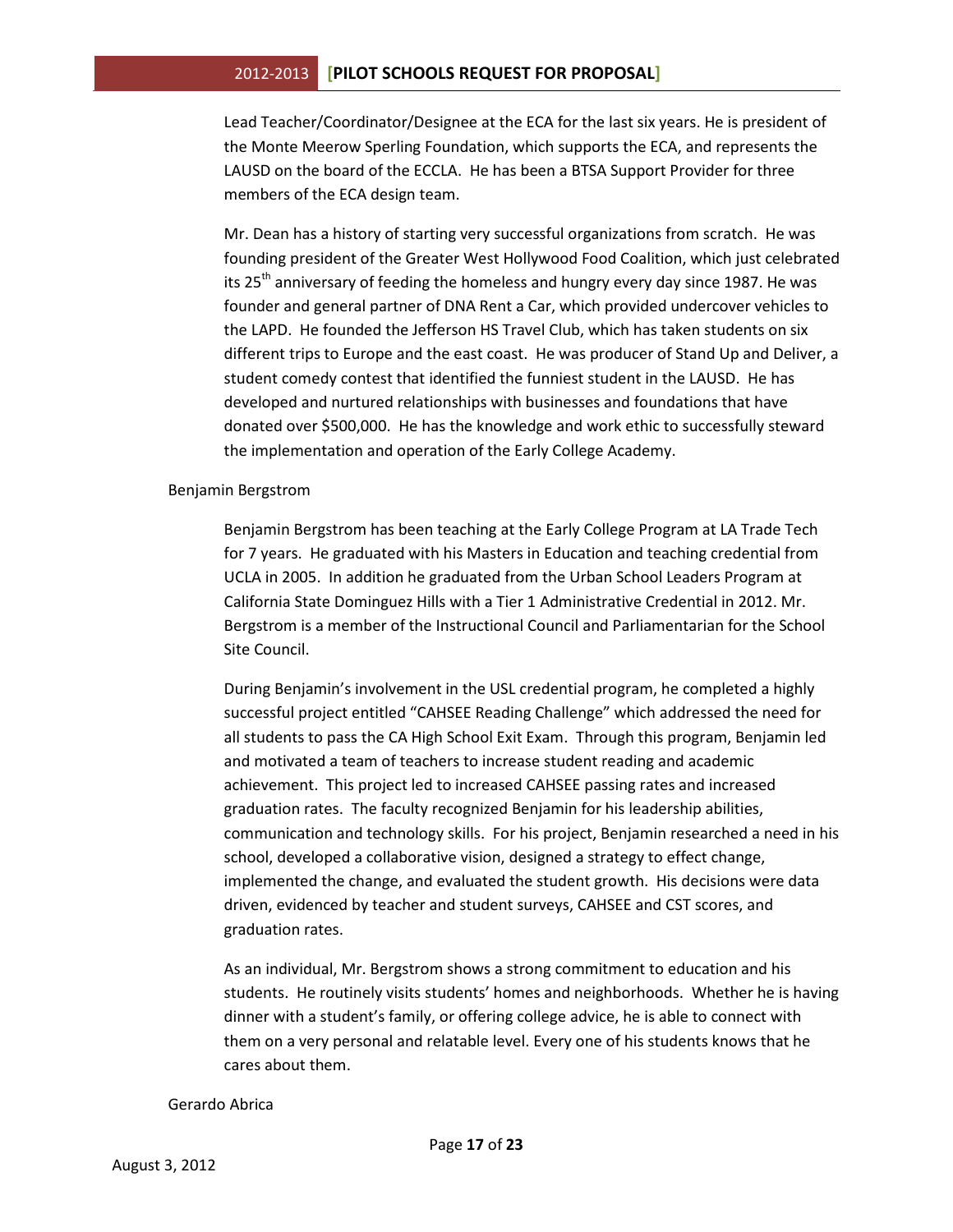Gerardo Abrica has been teaching for seven years in LAUSD and has personally witnessed the struggles and success of inner-city at-risk youth. He strongly believes today's youth are eager, willing, and capable of learning in the proper setting with highly qualified and dedicated educators.

Gerardo Abrica is a recent graduate of CSU Dominguez Hills where he attained a M.Ed. and a Tier 1 Administrative Credential through the Urban School Leaders Program. He currently teaches at Jefferson High School while serving as Lead Teacher for the Creative Arts & Expressions (CAE) Academy. Mr. Abrica also serves on Jefferson HS Instructional Council and facilitates CAE's professional development, advisory board, and parent leadership committee. In previous years, Mr. Abrica has served as Math Coach, a member of the school site council, and internship coordinator for the ECA.

Above all, Gerardo Abrica understands education is a pathway to social mobility; furthermore, he is determined to help students realize their own God-given potential to succeed in school and life.

#### Ana Parra

Ana Parra has been teaching for 23 years and has 14 years secondary counseling experience. She graduated from Cal State University Los Angeles with a Masters n Counseling and Leadership. She also holds a Tier 1 Administrative Credential. Ana was Testing Coordinator for four years and a mentor teacher for several teachers.

Ana is a highly valued member of the Jefferson High School faculty, and is well respected by students, administrators, and teachers alike. Her peers benefit from her contributions during staff meetings, and they value her opinion on student matters. She is quick to assist other teachers who need help and may be struggling. Her leadership qualities are evident in her work as a student advocate and school leader.

#### Sarah Phillips

Sarah Phillips has been teaching for ten years, 7 of which at the Early College Academy. She currently teaches  $6<sup>th</sup>$  grade at the Julian Nava Learning Academy. She graduated with a Masters in Theatre Arts from the Trinity Rep Theatre Conservatory in Rhode Island. She is also a past faculty member at University of Rhode Island and holds both multiple and single subject credentials in English Language Arts. Also, she was a fellow in the National Writers Project at Cal State LA.

#### Sergio Comparan

Sergio Comparán is a graduate of the Thomas Jefferson Early College Academy, class of 2001. Currently, he is the community representative at the ECA while also teaching enrichment science for Star Education. After graduating from high school, he attended Santa Monica College where he received an Associate of Science Degree. Subsequently, he had the privilege of transferring to the University of California Los Angeles where he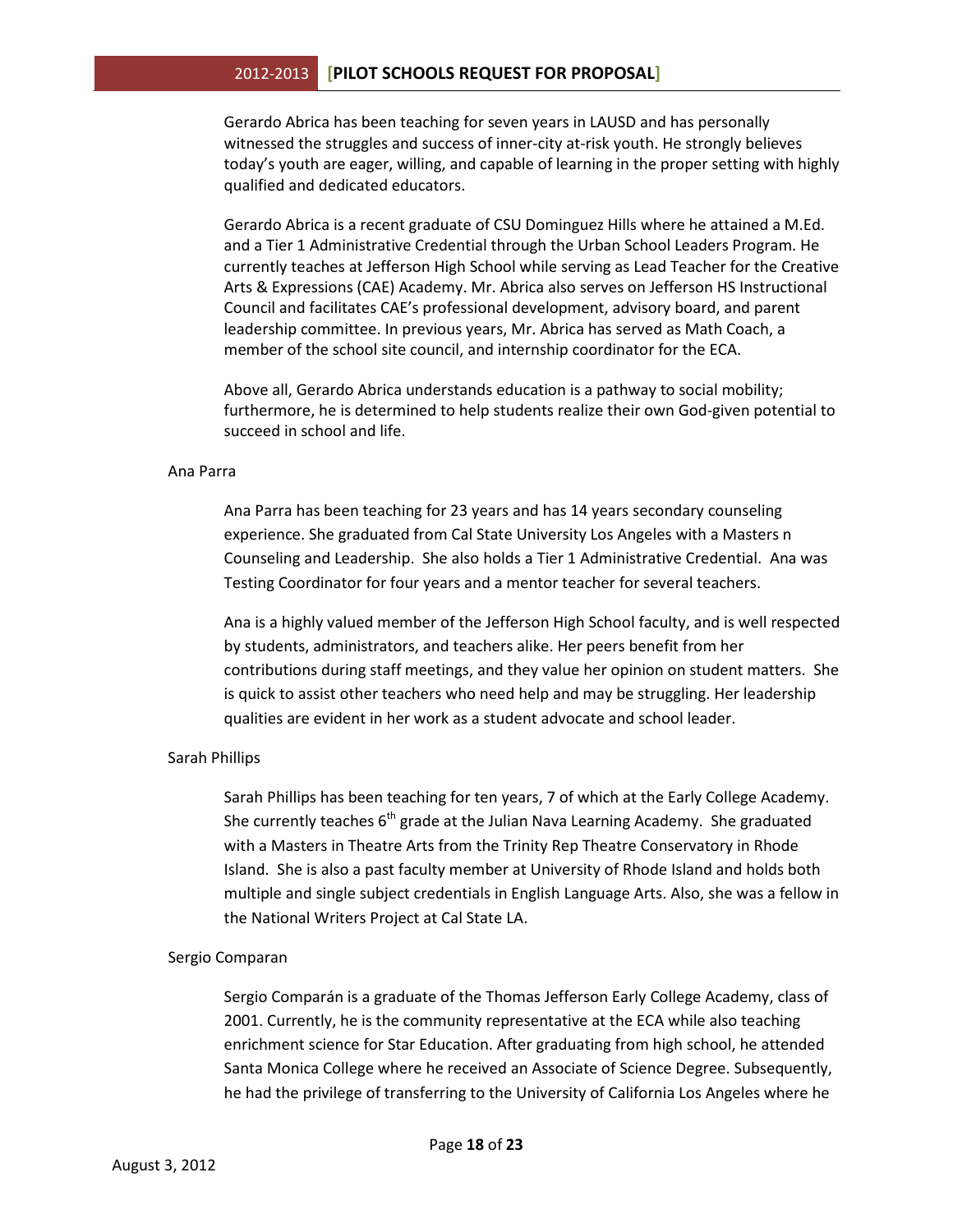received a degree in Anthropology with a concentration in Archaeology. Sergio is taking the necessary steps to becoming a science teacher for the Los Angeles Unified School District, and looks forward to obtaining his teaching credentials in the near future.

It was easy to identify and select the members of the design team. We are all student-focused educators, who work well together, with strong positive dynamics and synergy. Although our teaching methods vary, we share the same goals of bringing out the strengths in our students and each other. Though our styles are different, our passion for student achievement creates a shared focus on our mission and vision.

The Early College Academy RFP was written after work and on weekends collaboratively. We wrote this because we believe that the plan will create the change that we know is necessary for our students to realize their full potential. We believe that under performing schools can be transformed by dedicated professionals doing the hard work necessary to turn around schools and by holding students to higher expectations than previously expected. The design team took our PSC proposal we together, and adapted it to the Pilot School RFP. Many of the design team writing sessions were done at various members' houses, giving us a chance to collaborate, get to know each other outside the professional setting, socialize, and actually write the plan. The majority of the writing was done in a whole group setting to ensure that all voices were heard and included in the proposal. By writing the RFP as a team, we were able to discuss and dialogue so we would come to an agreement of best practices specifically for the Early College Academy. Even though this method took more time than if the sections were divided up and written individually, the collaboration produced a more thoughtful and effective final product that represents our school's plan to realize our vision.

## *2. How were parents and the community engaged in the development of the plan?*

Parent involvement is one of the driving forces behind our desire for autonomy. We meet every single parent before accepting their child into our school, and we learn much about each family's circumstances through our focus on personalization. Using this qualitative data, we will develop a plan to include parents not only to help their children graduate, but to improve their own, and by extension, their entire family's situation. LA Trade Tech offers a variety of programs geared toward job readiness and career advancement, as well as a wealth of ESL classes. We will encourage the parents to return to school and model the significance of education to their children, and thus make their presence on our campus a norm. Our goal is to advance our vision that education for the whole family is key to success and happiness.

## **G. IMPLEMENTATION (2-3 pages)**

Since the ECA has existed for 18 years, we are not trying to re-invent the wheel. We are just trying to expand a program that has been very successful. The main challenges we face will be establishing relationships with the other community colleges and surrounding schools. To that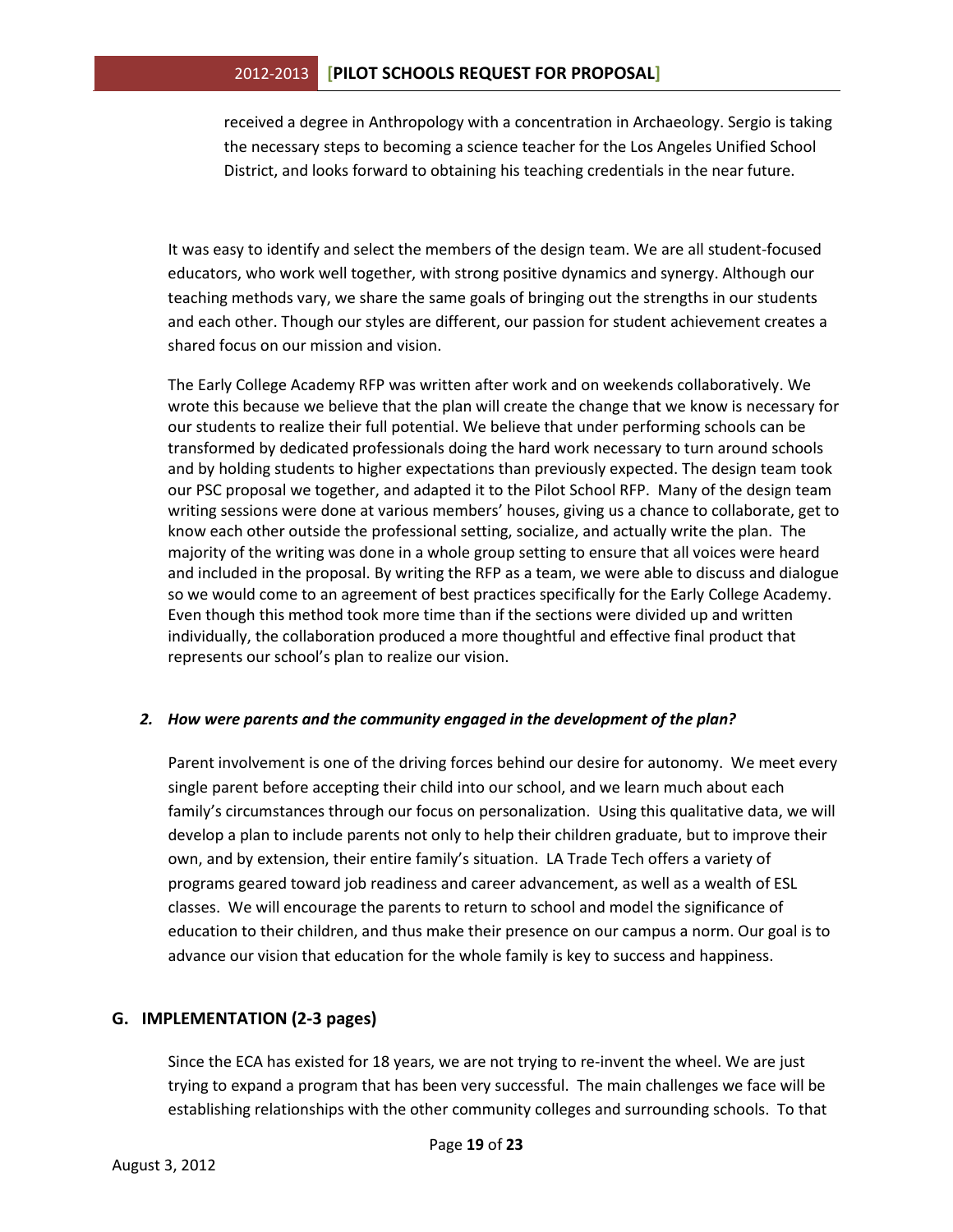end, we will use the relationships we have established at Trade Tech to introduce us to the movers and shakers at the other LACCD campuses. We will try to establish a more formal partnership between the LACCD and the ECA, gaining special enrollment priorities and privileges for our students. Rather than being redundant, the bullet points below illustrate what will be required to expand to each new site. We will also include a brief description of the plan for each of the next four years. We will create and employ a "cycle of implementation": plan, implement, assess, reflect and revise as necessary.

Prior to Opening-The following actions are required for implementation prior to opening:

- Staff Selection members of the design team will comprise the staff for year one.
	- o Assign responsibilities for testing, Title 1, Bilingual Coordinator, parent lesion, etc.
	- o Hire community representative
- Student Recruitment and Enrollment
	- o Create brochure and recruitment multi-media presentation
	- o Attend community fairs and conduct presentations
	- o Presentations to students at feeder middle and high schools
	- o Create articulation agreements between middle and high schools
	- o Contact counselors at feeder schools letting them know we can now accept students from their school
- Curriculum and Assessment
	- o Follow and implement all LAUSD guidelines
	- o Create a master schedule that incorporates college classes that correspond with student graduation needs
	- o Secure supplemental source of funding for college textbooks
	- o CAHSEE, CELDT & Common Core testing implementation.
- Student Support
	- o Individualized Graduation Plans for all students
	- o Conduct individual interview with each students and parents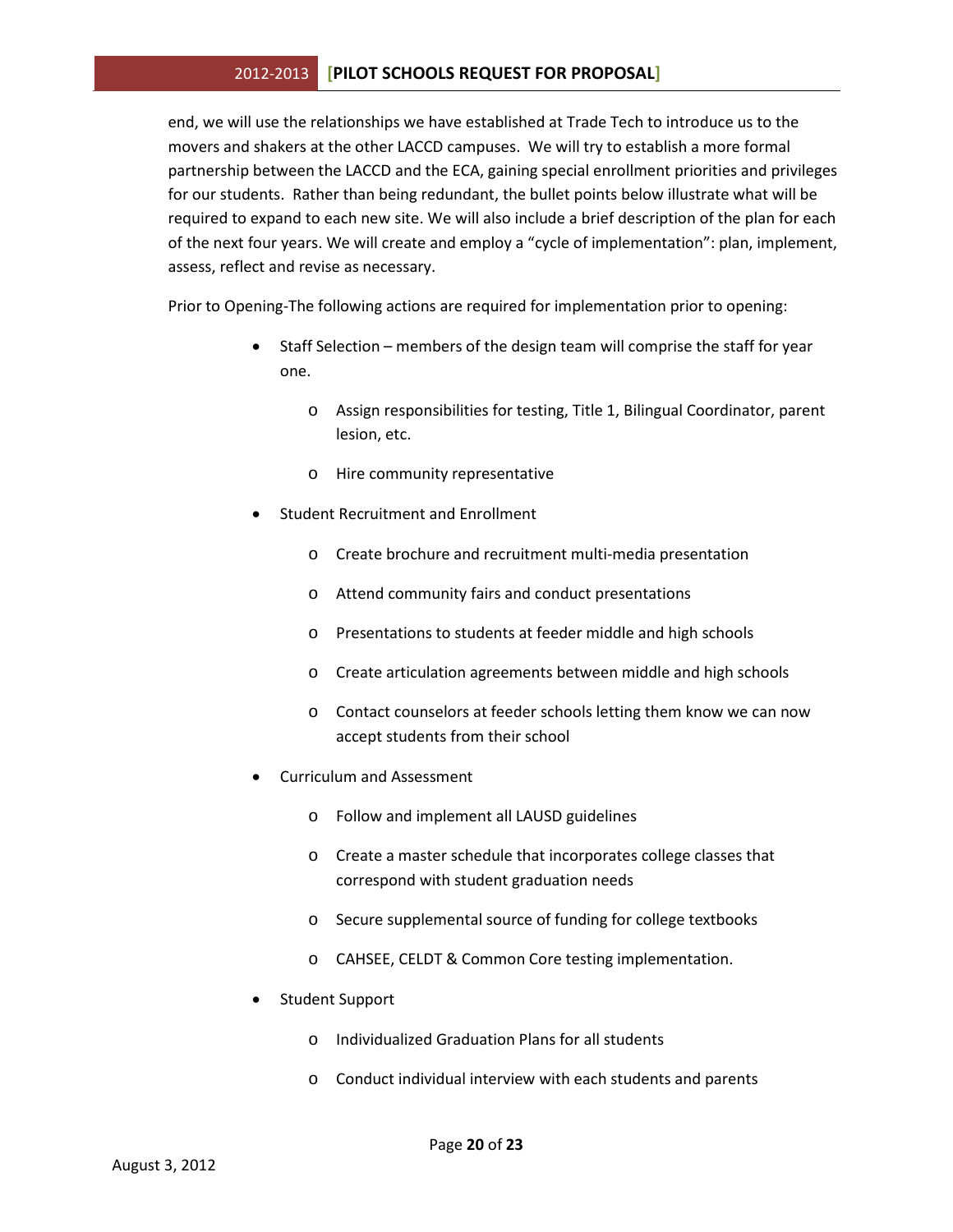- o Plan and schedule College and ECA Orientations
- o Plan student activities including graduation, senior activities, yearbook, etc.
- o Order diplomas
- Family and Community Engagement
	- o Establish an Advisory Board
		- Ramon Castillo- V.P. at LA Trade Tech
	- o Establish Governing School Council
	- o Establish Parent Leadership Council
	- o Reach out to families and communities in feeder areas
	- o Build and nurture relationships with LA Trade Tech and other LACCD campuses
	- o Build and nurture relationships with community organizations with the intent of attaining student internship and volunteer opportunities.
- Facility and Operations
	- o Make sure we have our own school code, SIS, and all other infrastructure
	- o Order supplies
	- o Negotiate with Jefferson HS to allow us to keep equipment, textbooks, supplies and technology.
	- o Secure funding for MTA bus passes

#### **Year 1**

o Open at LATTC with additional students and teachers. Our population of students will be comprised of the surrounding feeder high schools, including Santee, Jefferson, Manual Arts, Orthopedic Magnet, South East, Maya Angelou, Frida Kahlo, as well as private and charter schools. The staff will consist of 4.5 teachers, 1 administrator, 0.5 counselors,1 Senior Office Technician and 1 community representative. The administrator will network and lay the foundation for expansion to other LACCD campuses. Assess and reflect on the master schedule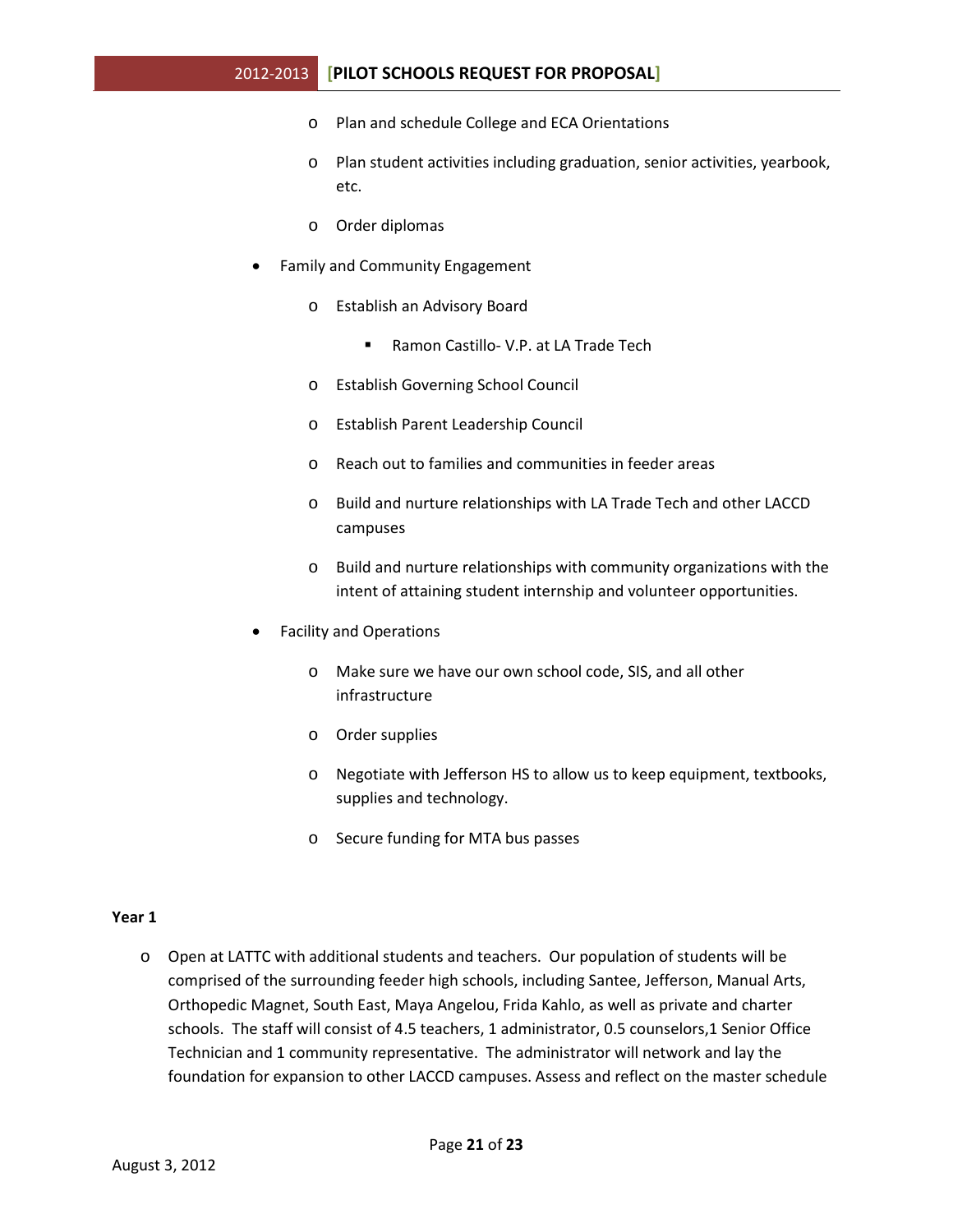and calendar. Convene meetings of the Advisory Board, Governing Council and Parent Leadership Council to monitor progress and collect feedback on school effectiveness.

o For subsequent years, our plan is to replicate the current plan to two more LACCD campuses.

#### **Year 2**

- o Start the cycle of implementation from year 1 data. Assess, reflect and implement revision to our plan as necessary.
- o Continue to establish and build relationships for expansion in year three. Contact counselors of surrounding feeder schools of new LACCD site to promote ECA. Continue to meet with LACCD representatives to ensure a successful launch of the new site.
- o Recruit highly qualified teachers and select one new site administrator from the original design team.

#### **Year 3**

- o Start the cycle of implementation from year 2 data. Assess, reflect and implement revision to our plan as necessary.
- o Continue to nurture relationships at LATTC.
- o Expand ECA to one additional LACCD campus.
- o Maintain and build relationships between the two sites and with the new LACCD campus. Evaluate and use data to drive further expansion plans.

#### **Year 4**

- o Start the cycle of implementation from year 3 data of LATTC site. Assess, reflect and implement revision to our plan as necessary.
- o Start the cycle of implementation from year 1 data of new LACCD site. Assess, reflect and implement revision to our plan as necessary.
- o Continue to nurture relationships at both LACCD sites.
- o Continue to establish and build relationships for expansion to third site in year five. Contact counselors of surrounding feeder schools of new LACCD site to promote ECA. Continue to meet with LACCD representatives to ensure a successful launch of the new site.